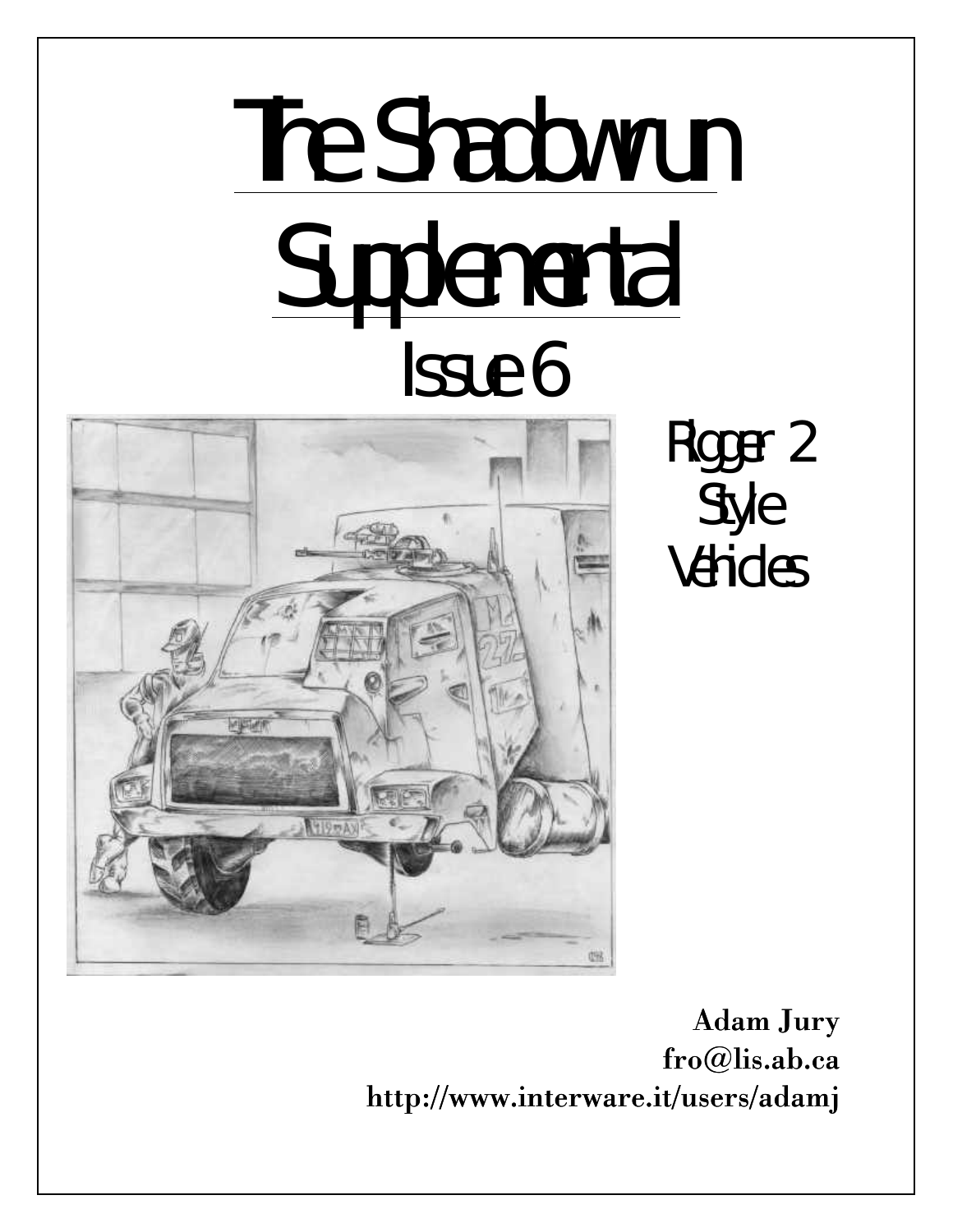# Editors Notes

2

Welcome to issues # 6, Part 3 of The Shadowrun Supplemental! This is the on-again off-again Rigger/Vehicle issue, which as you can see, is on-again!

I sincerely apologize for the lateness of this issue. The reasons were multiple, a lot of it doing with the winter break for most college and university students. Then, my internet provider canceling my dial-up account without fore-warning me delayed it a few more days. And finally, it took awhile to compile all of the new vehicles.

You will note that this is only one piece of the issue, the Rigger 2 Style Vehicles (the other two pieces being the normal issue (Online and available as I write this.) and the Rigger Black Book 1 Style Vehicles (Also online as I write this.)

Not only do we bring you a ton of great stuff to enhance and expand on Rigger2, but for those of you that enjoy miniatures, or want to start, we've cut a deal with Ral Partha, check out the bargain prices on vehicle related mini's! The order form and details are available in the main issue of The Shadowrun Supplemental  $^{\#}6$ 

None of this issue is meant to be a challenge to FASA or to Jon Szeto. Instead, it's meant to push the rigger spectrum of Shadowrun even further than FASA hoped.

# The Rest of the Normal Opening Credits and Stuff

KYU, who wrote up all these vehicles and found the appropriate pictures. The rest of this is in the main part of The Shadowrun Supplemental  $^{\#}$ 6. I wanted to keep this under a page..

# Picture Credits

The cover artwork for this issue is by Barry Beldam JR, the staff artist for TSS. The rest of the artwork is culled from various sources, so here's a listing of them — credit where it's due!

#### Cars

The photos are taken from various motoring magazines, except Isdera taken from article by Markus Kohlberger. The "Rover Ascot" is taken from the Manga "Appleseed", Story and Artwork by Masamune Shirow. The design of the car is apparently by S. Mead, but I`m not sure on that point.

#### Bikes

All Bikes taken from "Appleseed" except Vector VS taken from Shadowrun: DMZ cover.

#### **Others**

Dorocilo, Argus, Mosquito and Scorpion taken from "Appleseed". G14 ACV and Mistral taken from "Cyberpunk: Hardwired the Sourcebook". G14 ACV designed by Karl Martin, Mistral by Harrisson Fong. Tsumukari taken from Mutant Chronicles novel "Frenzy". "Military Ground Vehicles" and Hermes taken from FASA: Mercenaries Handbook, a BattleTech sourcebook.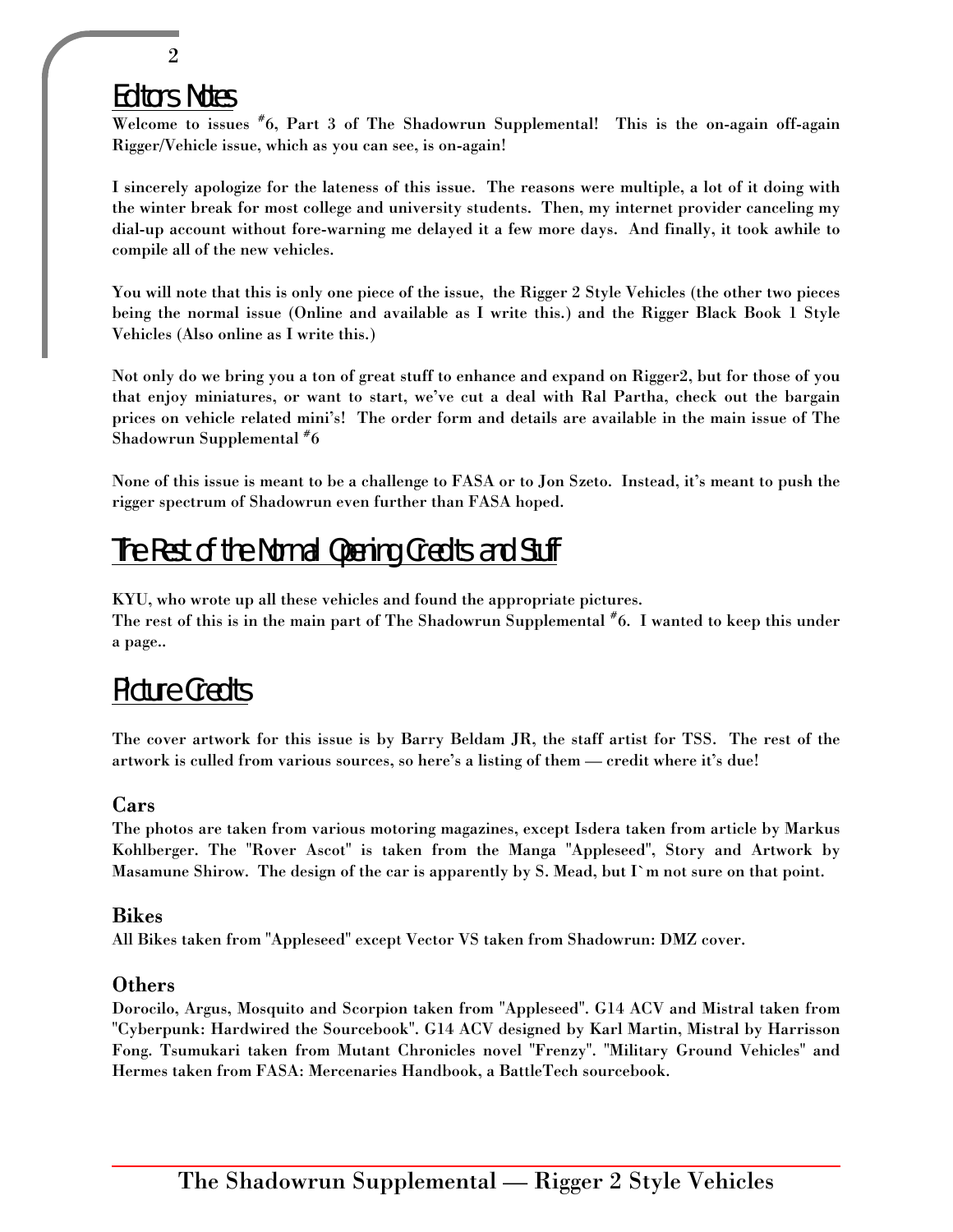» Here's a follow-up to a recent posting. As you all know, the 'standards' that a vehicle is rated by have recently changed, and the last set of vehicles we posted used the old standards -- so here's the vehicles with the new standards, with the same set of comments and pictures.

I took the liberty of converting the old time-date stamps to the new universal format, for ease of use.

» NuDawn

#### Audi Avus



This purebred racing design comes as a bit of a surprise from Audi, better known for their "A12" Sedan and their top-notch rally car, the '53 Paris-Dakkar Ground-Vehicle Winner, the "A9 GTX". The Avus was named in honour of the rebuilt Avus racetrack in Berlin, AGS. It was

destroyed in a bomb raid in '32, but has been reopened in '47. The test results so far seem to indicate that the new Audi team might finally make the Euro-Rally Production Sports Circuit interesting again! This publicly available version makes few compromises when it comes to performance. There is only one colour scheme currently available, Chrome, Audi's own team colour.

|     | <b>Handling</b> | Speed  | Accel  | <b>Body/Armor</b> | <b>Sig</b> |
|-----|-----------------|--------|--------|-------------------|------------|
| 3/8 |                 | 250    | ה ו    | 3/0               |            |
|     | Autonav         | Pilot  | Sensor | Cargo             | Load       |
| 3   |                 | $\sim$ |        | 3 CF              | 40         |

|                                        | <b>Seating</b> Twin bucket seats           | Setup/Breakdown NA |                               |
|----------------------------------------|--------------------------------------------|--------------------|-------------------------------|
| <b>Entry Points</b> $2 + \text{trunk}$ |                                            | Landing/Takeoff NA |                               |
|                                        | Fuel Gasoline (150 liters)                 |                    | <b>Economy</b> 8 km per liter |
| Cost                                   | $195.000\text{Y}$                          |                    |                               |
| Template                               | <b>Specialised Sportscar</b>               |                    |                               |
|                                        | Other Features Crash Cage, Datajack Link   |                    |                               |
| <b>Options</b>                         | Rigger Control Gear (No extra CF required) |                    |                               |

» This is a Beauty! I've had the privilege of test-driving one of the Audi team cars on their track in the Rhein-Ruhr Sprawl. It doesn't have an AP, but it doesn't need it; It's just glued to the track. I caned it up to 362 kph, but that's nowhere near Jiri Seman's 396 in his Dynamit. He's gonna crack the 400 soon, I tell you.

» Sally Hill

» What, THE Sally Hill is on this board? Good luck for next season from me and the boys here at Motor Show! I hope your team got the glitches in your 2000-Turbo fixed. » Gordon Bryce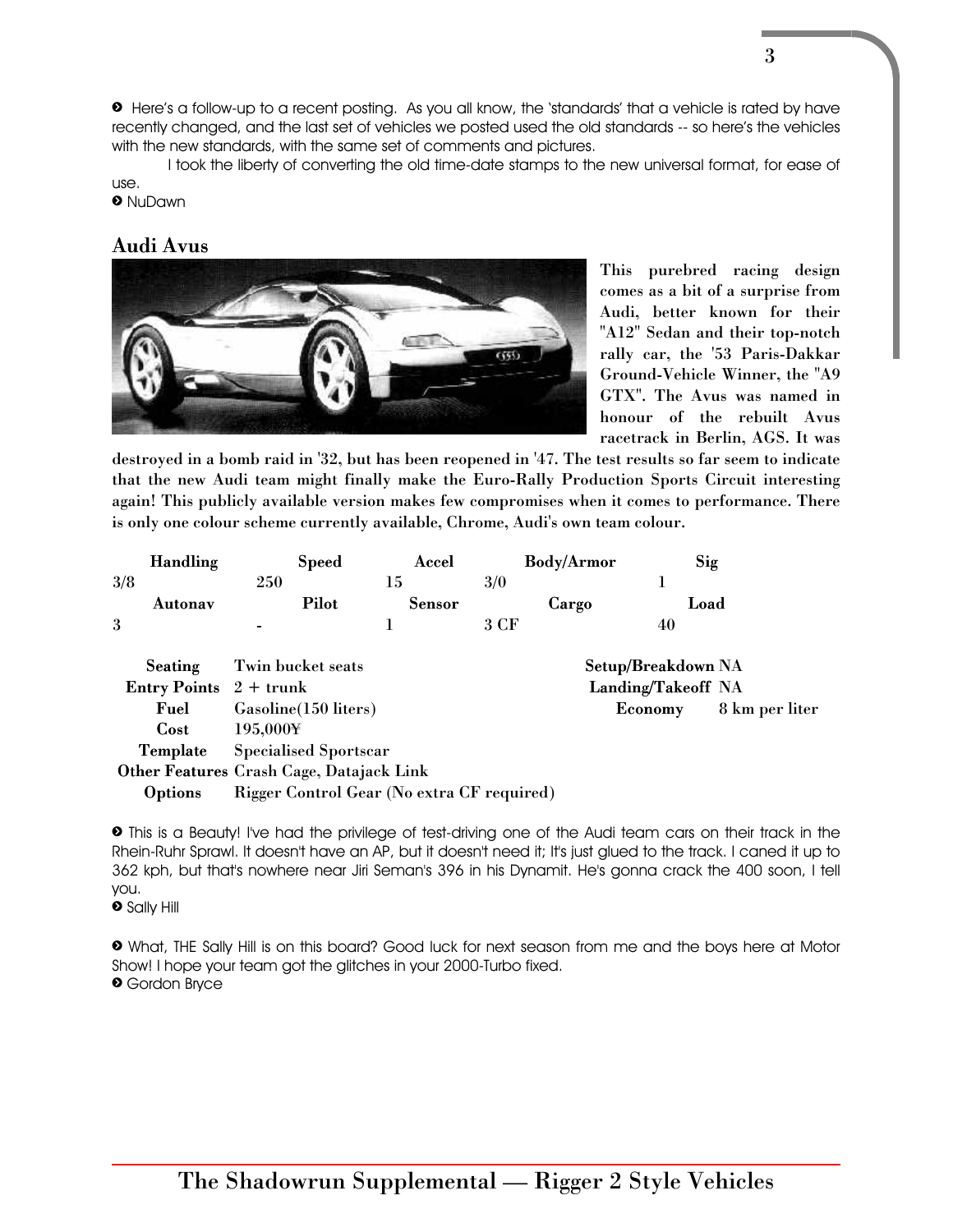Aztechnology Motoring Division Atalante

4



The first entry into the sportscar market by newly formed Aztechnology Motoring Division combines the opulent luxury one associates with a Nightsky with SOTA technology to make this the ultimate plaything of the up and coming Exec. The natural wood and leather interior is combined with excellent engine sound damping and a surround sound system of highest quality standards. On the technological side modern controls and an

excessively powerful engine provide the kind of pulling power lesser men can only dream about.

|     | <b>Handling</b> | <b>Speed</b>                                                               | Accel         |      | <b>Body/Armor</b>  | Signature      |
|-----|-----------------|----------------------------------------------------------------------------|---------------|------|--------------------|----------------|
| 4/8 |                 | <b>200</b>                                                                 | 12            | 3/0  |                    | 3              |
|     | Autonav         | <b>Pilot</b>                                                               | <b>Sensor</b> |      | Cargo              | Load           |
| 3   |                 |                                                                            | $\mathbf{0}$  | 6 CF |                    | 40             |
|     | Seating         | Single bucket seat                                                         |               |      | Setup/Breakdown NA |                |
|     |                 | <b>Entry Points</b> Full canopy + trunk                                    |               |      | Landing/Takeoff NA |                |
|     | Fuel            | Gasoline(250 liters)                                                       |               |      | Economy            | 5 km per liter |
|     | Cost            | $400,000$ ¥                                                                |               |      |                    |                |
|     | Template        | <b>Luxury Sports Car</b>                                                   |               |      |                    |                |
|     |                 | Other Features APPS <sup>™</sup> , Anti-Theft System IV, EnviroSeal™ (Gas) |               |      |                    |                |
|     | <b>Options</b>  | Crash Cage, Datajack Link                                                  |               |      |                    |                |

» This baby is currently on introductory offer for half list price at most licensed dealers, but the offer ends 12-31-54. Of course, you need a SIN and clean money to buy it there... » Road Warrior

»Nice car, a bit specialised, overpriced and not even in the same class as the Dynamit, but a nice car. **OC4 on Wheels** 



# Mitsubishi Citycab

This little one-seater is an automated passenger transportation sytem designed to operate autonomously within city/corporate limits. Despite its small size, many city councils and in particular corporate facilities have taken to using this extraordinary vehicle. It has proven very satisfactory in controlled environments, but vandalism and terrorist abuse have forced Mitsubishi to upgrade the system with extensive security. The Citycabs we see and laugh at on the streets of Seattle are actually quite tough little critters.

Their highly advanced Expert-pilot, armor, chemsniffers and passive response systems are standard in all of them.

| <b>Handling</b> | <b>Speed</b> | Accel  | <b>Body/Armor</b> |    | Signature |
|-----------------|--------------|--------|-------------------|----|-----------|
| 3/10            |              |        | 2/3               |    |           |
| Autonav         | Pilot        | Sensor | Cargo             |    | Load      |
| 4               |              |        | CE                | 40 |           |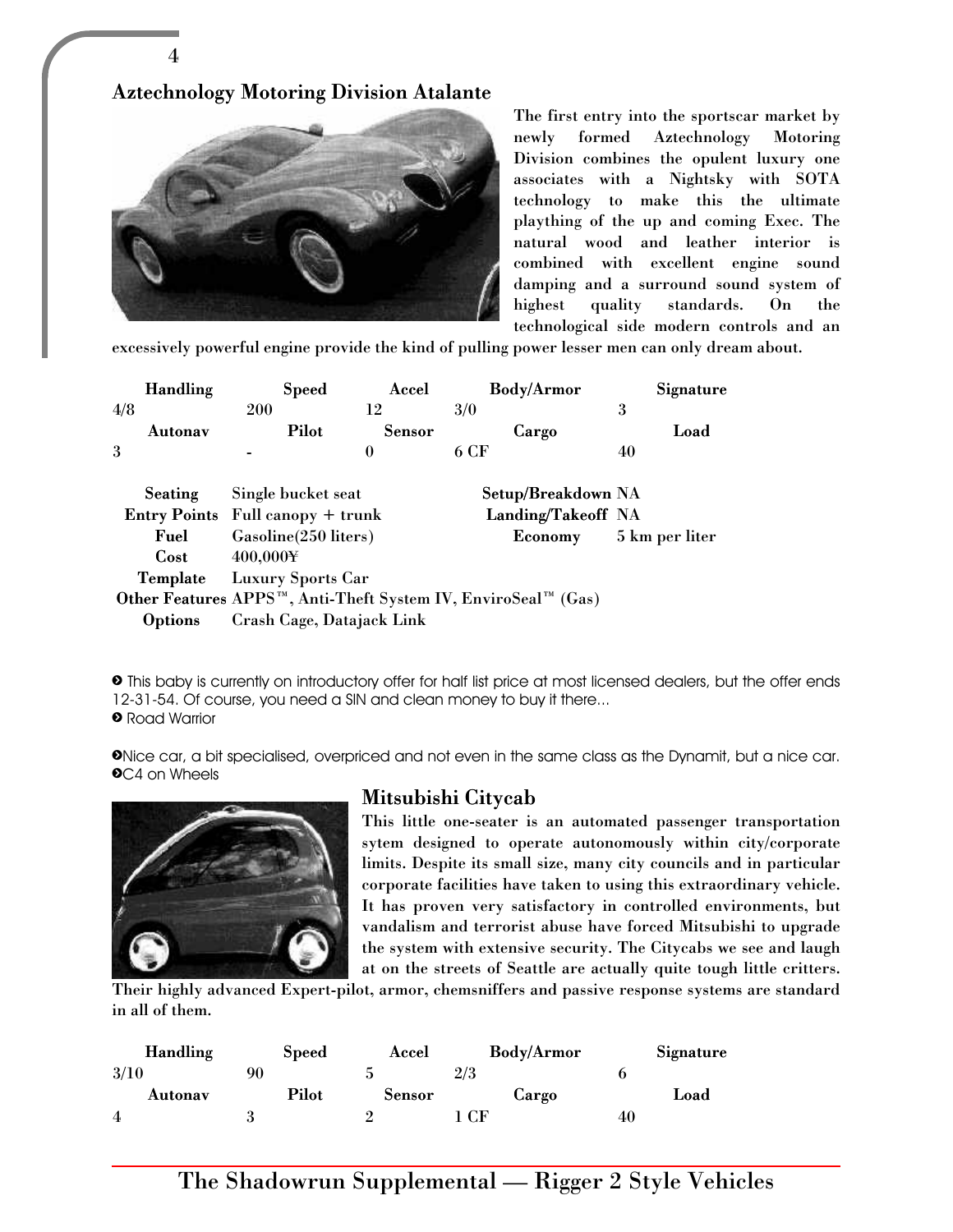| Seating 1 bucket             |                                                                      | Setup/Breakdown NA |  |  |  |  |
|------------------------------|----------------------------------------------------------------------|--------------------|--|--|--|--|
| <b>Entry Points</b> 1        |                                                                      | Landing/Takeoff NA |  |  |  |  |
|                              | Fuel Electric (150 PF)                                               | Economy 3 km/PF    |  |  |  |  |
| $Cost$ 75.000 $\overline{Y}$ |                                                                      |                    |  |  |  |  |
|                              | Template Autonomous Commuter                                         |                    |  |  |  |  |
|                              | APPS™, Anti-Theft System VII, EnviroSeal™, GridLink Power™, Learning |                    |  |  |  |  |
|                              | Other Features Pool 2 (for defense decisions)                        |                    |  |  |  |  |
| <b>Options</b>               | External Cargo Mount (roof rack), Roll Bars                          |                    |  |  |  |  |

All Citycabs are equipped with a highly advanced quasi-AI autopilot that is able to make not only route-, but defense-decisions as well. All citycabs are equipped with internal chemsniffers and both internal and external gas- dispensers. There are no manual or cybernetic controls provided, touchscreen or voicecontrol establish destination, after that the Autopilot takes over.

»These critters have saved my life at least once. Their armor and ability to react intelligently to threatsituations makes them invaluable safe havens. If you get into one of these no un-motorised pursuit is gonna get ya. Just make sure you have no explosives on you, and that includes ammo, or the chemsniffers are gonna pick up on ya, in flows the stun gas and you wake up at your local Lone Star Demolotions Department with a couple of cops asking you very intriguing questions. **OScorcher** 

»Never make the mistake of underestimating these in a corporate environment! The gas dispensers have a large reservoir and they can carry ANY gas. They also tend to have password activation if passive alert is triggered in the complex, and if you don't know the password , they gas you. But even if you manage to get out of them they follow you around spewing gas and honking. They look so cute, but in the thick they can be a real pain.

»B'n'E Failure

# **Chrysler-Nissan Camaro**



This is the only competition to the Honda-GM 3220 ZX in the low-budget sportscar market. Its smooth design and solid construction have ensured this car good sales ever since its introduction. Like with the 3220 ZX, there is a Turbo option available.

5

|                     | Handling | <b>Speed</b>   | Accel         | <b>Body/Armor</b> | Signature |
|---------------------|----------|----------------|---------------|-------------------|-----------|
| Camaro              | 4/8      |                |               | 3/0               |           |
| <b>Camaro Turbo</b> | 4/8      | 160            |               | 3/0               |           |
|                     | Autonav  | Pilot          | <b>Sensor</b> | Cargo             | Load      |
| Camaro              |          | $\blacksquare$ |               |                   | 50        |
| Camaro Turbo        |          |                |               |                   | 60        |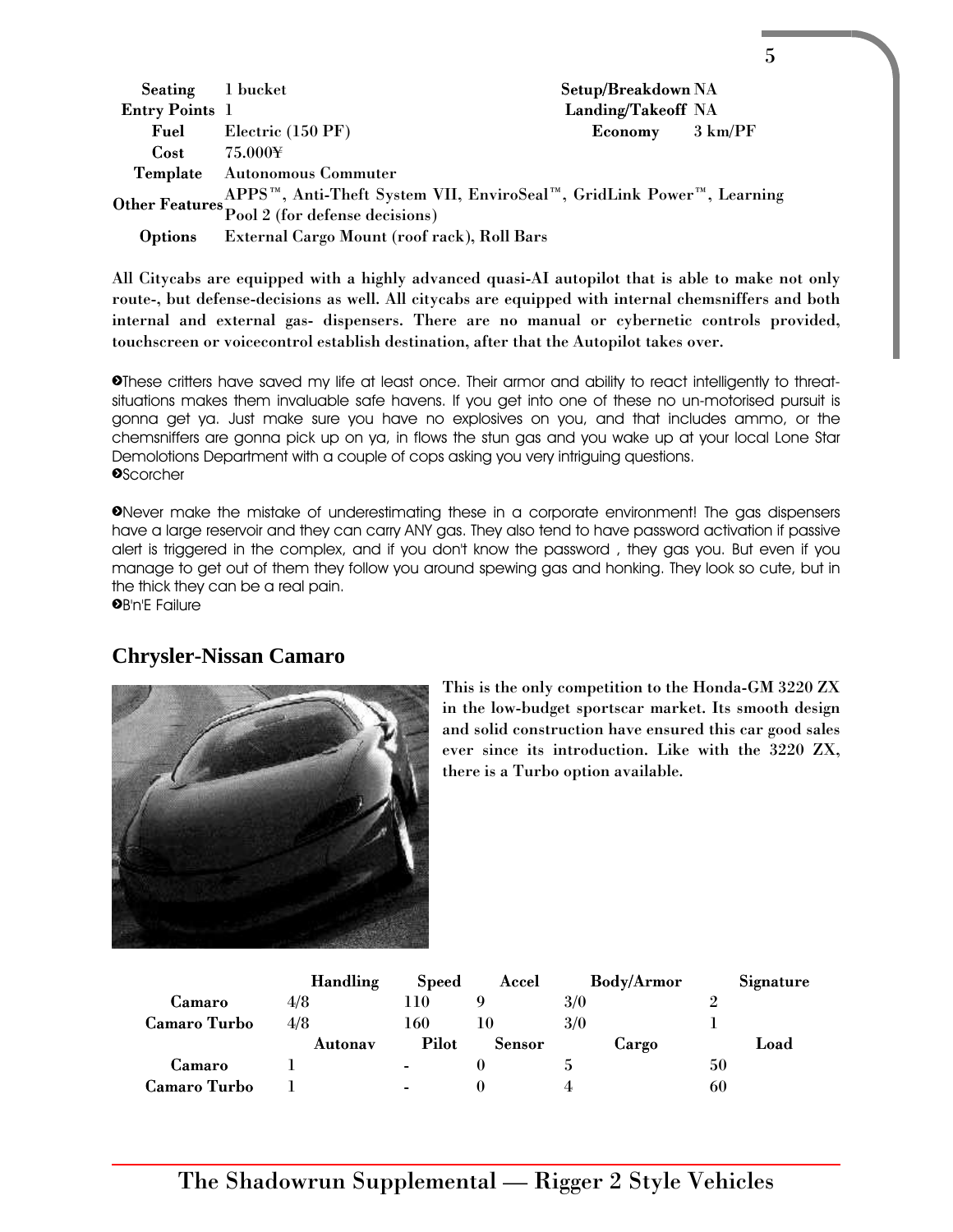|                       | Seating 2 bucket, 2 bench | Setup/Breakdown NA |                     |
|-----------------------|---------------------------|--------------------|---------------------|
| Entry Points $2 + 1h$ |                           | Landing/Takeoff NA |                     |
| Fuel                  | Gasoline (60 liters)      | Economy            | 5km/4.5km per liter |
| Cost                  | 30,000¥/35,000¥           |                    |                     |
| Template              | Large Sports Car          |                    |                     |

»The Camaro is too big for a sportscar. It feels more like a sedan, which it basically is. It's got an excellent motor, but fuel cosumption is just too high. The Turbo version is particularly unwieldy because of the minimal autopilot.

»Road Warrior

6

#### Pontiac StratoCruiser



Pontiac is one of the few remaining truly American carmanufacturers. The StratoCruiser is a sedan aimed at the medium to upper medium strata of today's society. It was built to provide comfort and shows the same grace on the road as the luxury cars produced by Pontiac's competitors

while still showing the sporty image of Pontiac's legendary Griffin.

| <b>Handling</b>     | <b>Speed</b>              |        | Accel         |                    | <b>Body/Armor</b> |                | Signature |
|---------------------|---------------------------|--------|---------------|--------------------|-------------------|----------------|-----------|
| 3/8                 | 150                       | 10     |               | 3/0                |                   | 3              |           |
| Autonav             | <b>Pilot</b>              |        | <b>Sensor</b> |                    | Cargo             |                | Load      |
| $\overline{2}$      | $\blacksquare$            | $_{0}$ |               | 4 CF               |                   | 80             |           |
| Seating             | 2 bucket, 2 bench         |        |               | Setup/Breakdown NA |                   |                |           |
| <b>Entry Points</b> | $\overline{\phantom{a}2}$ |        |               | Landing/Takeoff NA |                   |                |           |
| Fuel                | Gasoline (120 liters)     |        |               | Economy            |                   | 4 km per liter |           |

Template Sporty Sedan Other Features APPS™

Cost 30,000¥

»It's probably the fastest sedan around, but it keeps with the old tradition of fuel-guzzling! It's got the worst economy in it's class. If you can live with that it's a smooth ride, and given you find someone to rig it up for silent running it's quiet as a whisper. *OWraith* 

»One problem is there's not too many of them around. If you get spotted in one it's easy as drek to keep a track on you. **OBILIesSister**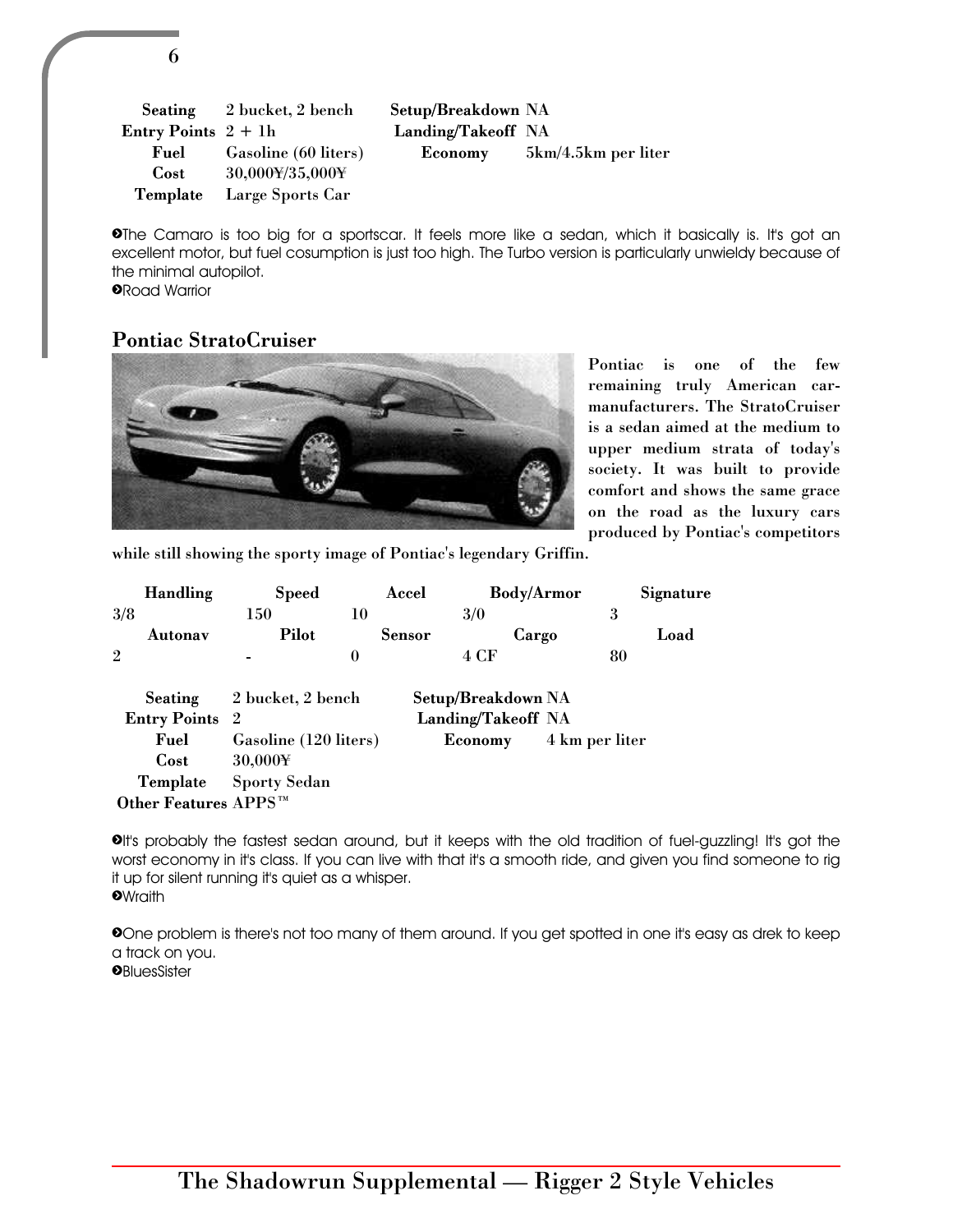# Chrysler Nissan Cirrus



The Cirrus is the flagship of the Chrysler-Nissan medium price range products. A family car with huge storage space and full sized bucket seats. The back seats are designed to comfortably hold two adults or three children. The Cirrus is

7

available as a four door sedan or five door hatchback.

| Handling                   | <b>Speed</b>         |          | Accel              | <b>Body/Armor</b> | Signature |
|----------------------------|----------------------|----------|--------------------|-------------------|-----------|
| 3/8                        | 105                  | 8        | 3/0                |                   | 3         |
| Autonav                    | Pilot                |          | <b>Sensor</b>      | Cargo             | Load      |
| $\overline{2}$             | ۰                    | $\bf{0}$ | 8CF                |                   | 150       |
|                            |                      |          |                    |                   |           |
| Seating                    | 2 bucket, 2/3 bucket |          | Setup/Breakdown NA |                   |           |
| Entry Points $4 (+1h)$     |                      |          | Landing/Takeoff NA |                   |           |
| Fuel                       | Gasoline (90 liters) |          | Economy            | 12.5KM/L          |           |
| Cost                       | 30,000¥              |          |                    |                   |           |
| Template                   | Sedan                |          |                    |                   |           |
| <b>Other Features APPS</b> |                      |          |                    |                   |           |

»The Cirrus is quite spacy, we've used it on runs on occasion. It blends in with the traffic but can still hold two orks or a troll in the back seat plus a *lot* of ordnance in the trunk. »Tuskany

»It's also heavy enough to hold a considerable amount of armor without showing it, and with an upgraded motor we've even managed to outrun Patrol-Ones, although barely. *OBluesSister*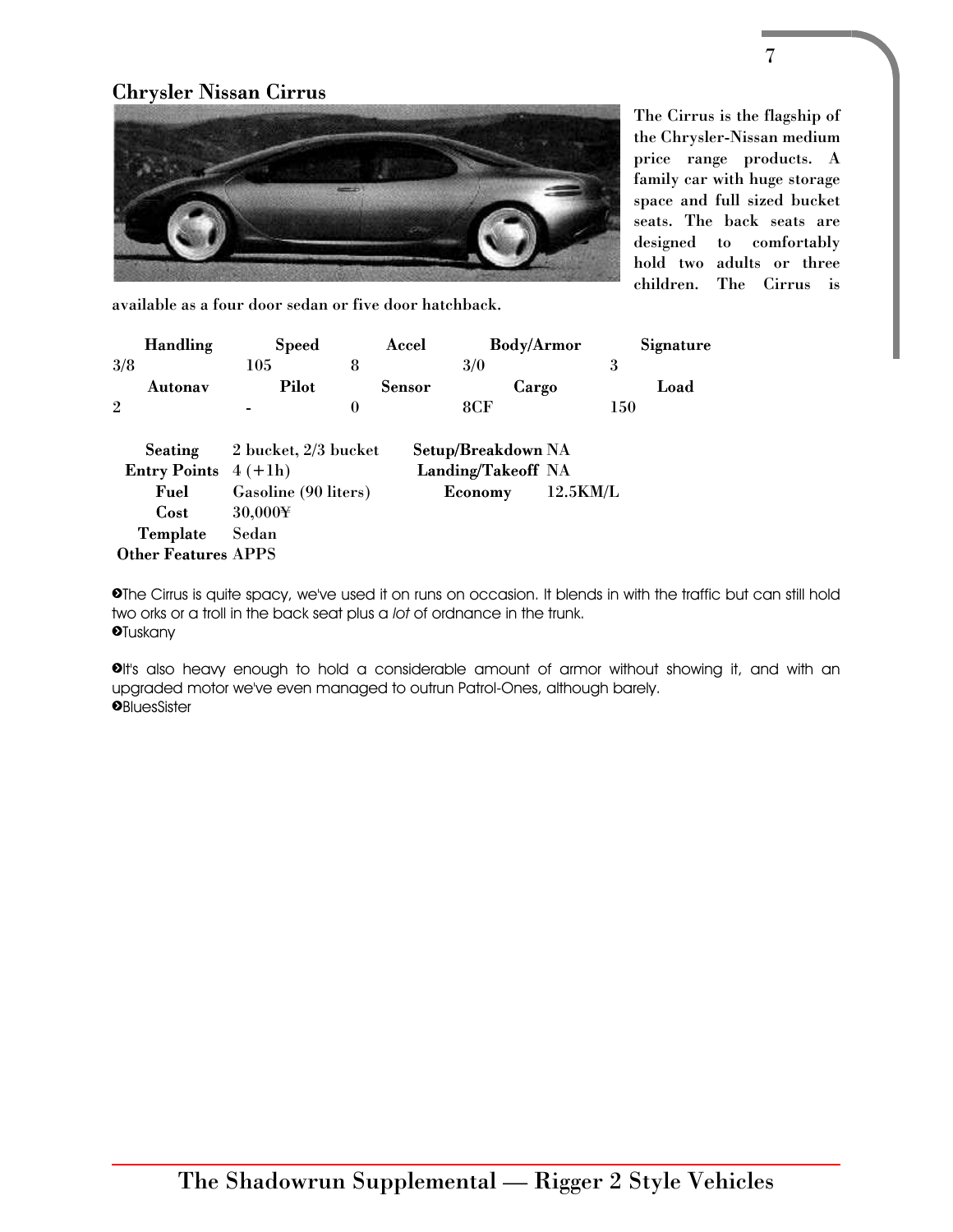

and IC configurations.

8

**EMC Eurocar**

The Eurocar is probably named after the Americar, but it definitely failed to fill the same role in Europe. Despite good craftsmanship and pleasant design this car never quite got the status that the Americar has here. It has been available as an import for some time and has found a steady customer base, but it still is a somewhat uncommon car. It is available as a 2 door sedan and 3-door hatchback in Multifuel

|                             |   | <b>Handling</b>    | <b>Speed</b>             | Accel              | <b>Body/Armor</b> | Signature      |
|-----------------------------|---|--------------------|--------------------------|--------------------|-------------------|----------------|
| <b>Eurocar Methane 4/8</b>  |   |                    | 100                      | 6                  | 3/0               | 3              |
| <b>Eurocar Gasoline 4/8</b> |   |                    | 110                      | 8                  | 3/0               | $\overline{2}$ |
|                             |   | Autonav            | Pilot                    | <b>Sensor</b>      | Cargo             | Load           |
| Methane                     | 2 |                    | ۰                        | $\boldsymbol{0}$   | 4CF               | 80             |
| Gasoline                    | 2 |                    | $\overline{\phantom{0}}$ | $\bf{0}$           | 4CF               | 100            |
| <b>Seating</b>              |   | 2 bucket, 2 bucket |                          | Setup/Breakdown NA |                   |                |
| <b>Entry Points</b>         |   | $2 (+1h)$          |                          | Landing/Takeoff NA |                   |                |

|      | <b>Entry Points</b>         | $2 (+1h)$                          | Landing/Takeoff NA |           |
|------|-----------------------------|------------------------------------|--------------------|-----------|
| Fuel | Methane                     | Methane (500 bar)                  |                    | 1.5KB/Bar |
|      | Gasoline                    | Gasoline (60 liters)               | Economy            | 10KM/L    |
|      | Methane                     | $25,000 \frac{\text{V}}{\text{F}}$ |                    |           |
| Cost | Methane Hatchback 27,500 ¥  |                                    |                    |           |
|      | Gasoline                    | $27,500 \,\text{Y}$                |                    |           |
|      | Gasoline Hatchback 30,000 ¥ |                                    |                    |           |
|      | Template                    | Sedan                              |                    |           |

| Setup/Breakdown NA |           |
|--------------------|-----------|
| Landing/Takeoff NA |           |
|                    | 1.5KB/Bar |
| Economy            | 10KM/L    |

»What? They've got that wrong, mates. Over here you can't set foot outside the door without being run over by one of these buggers. **O**Grumpy Roger

»That's 'cause you live in Britain. The rest of Europe shuns it like the plague, don't ask me why. Back Down Under there's quite a few of the off-road conversions of these and they are well liked, cause they're reliable and easily serviced. **•Man at Work** 

**OSame goes for up here in Quebec. It seems the old Commonwealth likes this car a lot.** <grin> **<sup>O</sup>Trousseau**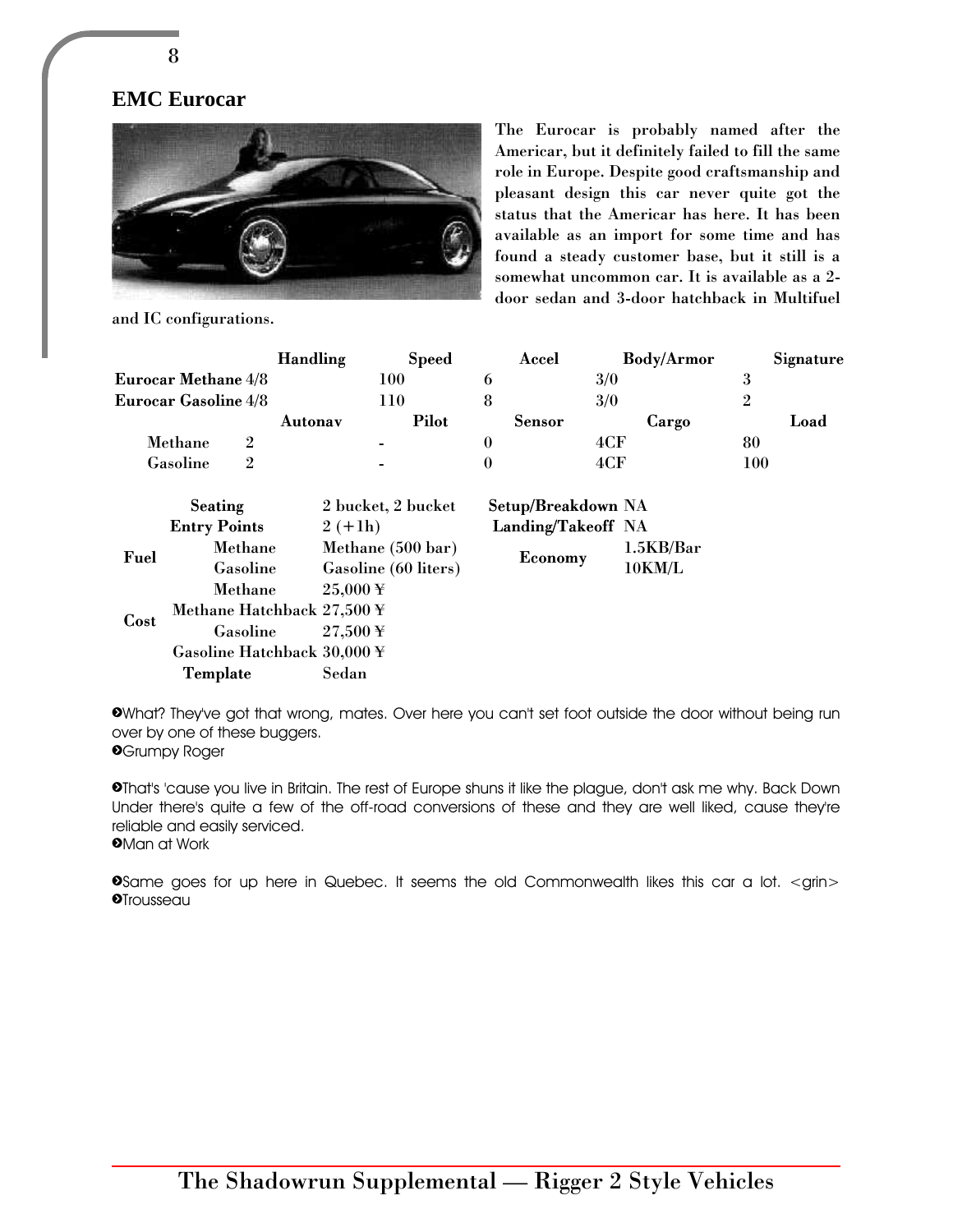

#### **Rover Ascot**

Finally Rover has put its experimental off-roader onto the open market! Under the name Ascot they have aimed it at the upper strata of society and the hunting community in general. The combination of excellent off-road performance, amphibious capabilities (even including an optional underwater package) and being the only civilian car with gunports as standards makes it

the first dedicated hunting car of the world. It has a GPS system as standard and ports for radiocommunication gear are integrated into the dashboard. It has also been offered to various security and police forces in Great Britain and Europe.

| <b>Handling</b>       | <b>Speed</b>                                                    | Accel            | <b>Body/Armor</b>   | Signature |  |  |
|-----------------------|-----------------------------------------------------------------|------------------|---------------------|-----------|--|--|
| 3/2                   | $90*$                                                           | 9                | 3/6                 | 5         |  |  |
| Autonav               | Pilot                                                           | <b>Sensor</b>    | Cargo               | Load      |  |  |
| $\overline{2}$        |                                                                 | $\boldsymbol{0}$ | 3CF                 | 120       |  |  |
|                       |                                                                 |                  |                     |           |  |  |
| <b>Seating</b>        | 2 bucket                                                        |                  | Setup/Breakdown NA  |           |  |  |
| <b>Entry Points</b>   | $\overline{2}$                                                  |                  | Landing/Takeoff NA  |           |  |  |
| Fuel                  | Electric (250PF)                                                |                  | 0.5KM/PF<br>Economy |           |  |  |
| Cost                  | $50,000 \frac{\text{Y}}{\text{F}}$                              |                  |                     |           |  |  |
| Template              | <b>Hunting Buggy</b>                                            |                  |                     |           |  |  |
| <b>Other Features</b> | Amphibious Operations Package I, EnviroSeal ™ (Water),          |                  |                     |           |  |  |
|                       | Tracker <sup>™</sup> Suspension                                 |                  |                     |           |  |  |
|                       | Underwater Operations Package: EnviroSeal <sup>™</sup> (engine) |                  |                     |           |  |  |
| Options               | and AOP II                                                      |                  |                     |           |  |  |

\* Offroad Speed: 120, Waterspeed with AOP I: 15, with AOP II: 30

» The development of this kind of car became necessary after the Dartmoor incident '49. Couple'a dozen nobles got massacred by grenades and nerve gas during a hunt. Green Cell considers the action to be one of their most succesful.

» Hobnobber

» The radical new suspension system and design make this car the most easily controlled car in off-road conditions. I've test driven one of these at the IAA motorshow in Dusseldorf. These critters can outmaneuver or outrun *anything* on the market today with the possible exception of the Thundercloud Pinto. You can bet I'm laundering my money right now to get one. » Jagdpanther

» Copy that. These critters are *amazing*! I've been on a run with Jagdpanther when he tried out his new Ascot. He dodged a volley of smart missiles from an attack helicopter! The things this car can do are unholy. And he escaped the helos by diving in a river. Splash, gone was his signature; heat, sound, movement, all masked by the water, and he just turned upstream when the helo started looking downstream, not expecting him to be able to. Great car, great driver! » Irrlicht

» Gee, thanks for the flowers!

» Jagdpanther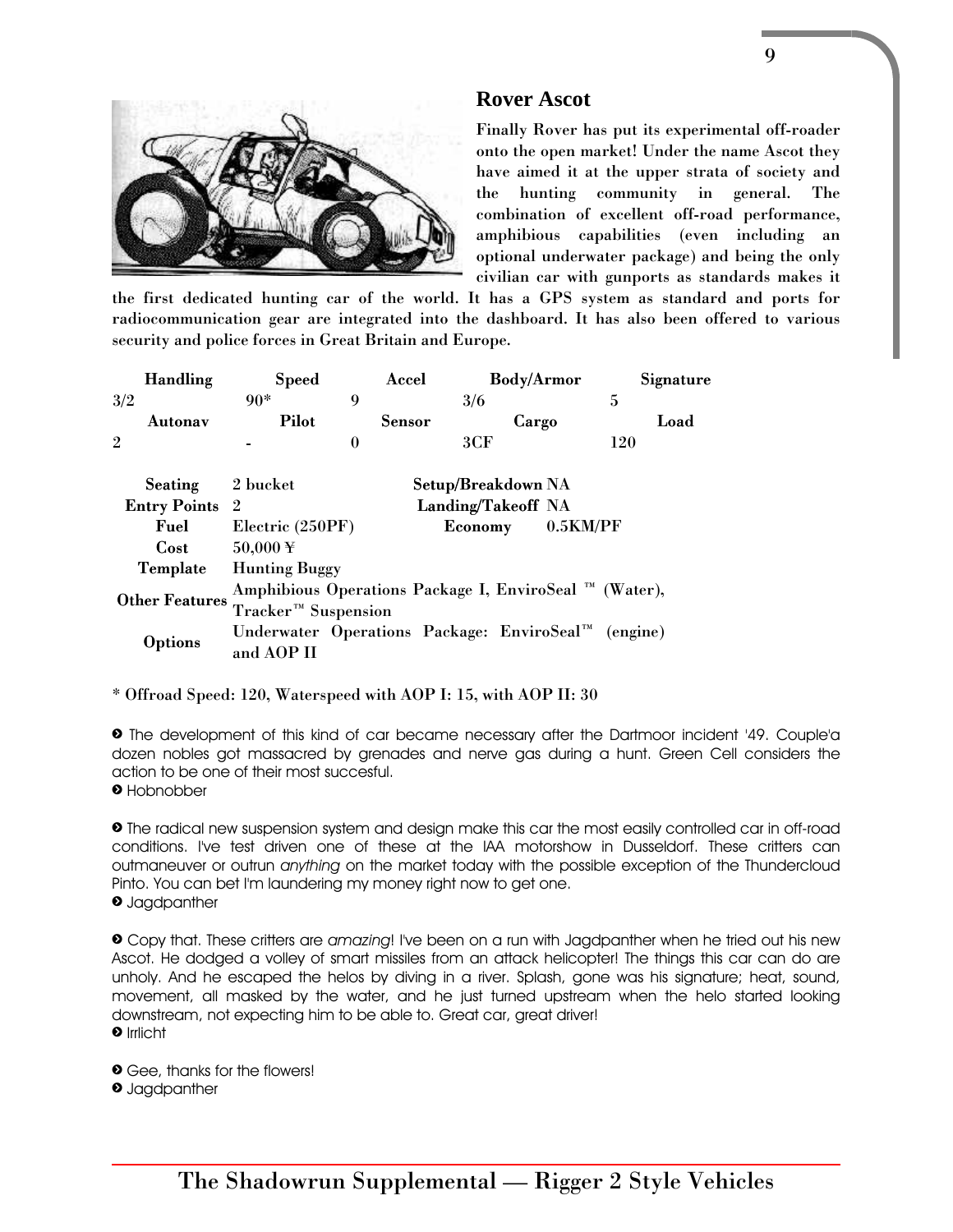

10

#### Aztechnology Motoring Division Salsa

This small Runabout rip-off takes the familiar design and transforms it into a car of extreme versatility. The car has a modular chassis that allows conversion from four-seater to pickup to hardtop to transport in a matter of minutes. Take the kids to school in the morning, the bikes on weekends, your wife for a sporty cruise and a washing mashine and more in the transport

configuration. This car has it all, with Elec and MultiFuel motors.

|      |                                                                                         | <b>Handling</b>                                                                                                                                  | <b>Speed</b> | Accel                                    | <b>Body/Armor</b>                       | Signature      |  |
|------|-----------------------------------------------------------------------------------------|--------------------------------------------------------------------------------------------------------------------------------------------------|--------------|------------------------------------------|-----------------------------------------|----------------|--|
|      | Salsa Electric                                                                          | 4/8                                                                                                                                              | 75           | 5                                        | 3/0                                     | 5              |  |
|      | Salsa Methane                                                                           | 4/8                                                                                                                                              | 90           | 6                                        | 3/0                                     | $\overline{4}$ |  |
|      |                                                                                         | Autonav                                                                                                                                          | Pilot        | Sensor                                   | Cargo                                   | Load           |  |
|      | Electric                                                                                | 1                                                                                                                                                |              | $\bf{0}$                                 | 3CF                                     | 60             |  |
|      | Methane                                                                                 | 1                                                                                                                                                |              | $\bf{0}$                                 | 2CF                                     | 90             |  |
| Fuel | Seating<br><b>Entry Points</b><br>Electric 150PF<br>Methane 400 Bar<br>Cost<br>Template | 2 bucket, bench<br>2, open top<br>$12,500 \,\text{Y}$<br>Commuter<br>Other Features Modular design, comes with Hardtop Module<br>Flatback/Pickup | Economy      | Setup/Breakdown NA<br>Landing/Takeoff NA | Electric 0.5KM/PF<br>Methane 1.25KM/Bar |                |  |
|      | Options                                                                                 | Enclosed $(15 \text{ CF}) 5004$<br>Transport (10 CF) 750¥<br>Handling $+1/1$ when either Module is fitted                                        |              |                                          |                                         |                |  |

»Yup, this is a rip-off, but it's a good one. This car is actually quite a bit better than the Runabout and the mainstay of the new Aztechnology Motoring Division. So far it's only popular down in Aztlan, CalFree and the Tir. The Confederate guvmint doesn't encourage sales of Azzie goodies, as we all know, but down Florida way there's a lot of Salsa's coming in from the Carib League. **•MarketThing**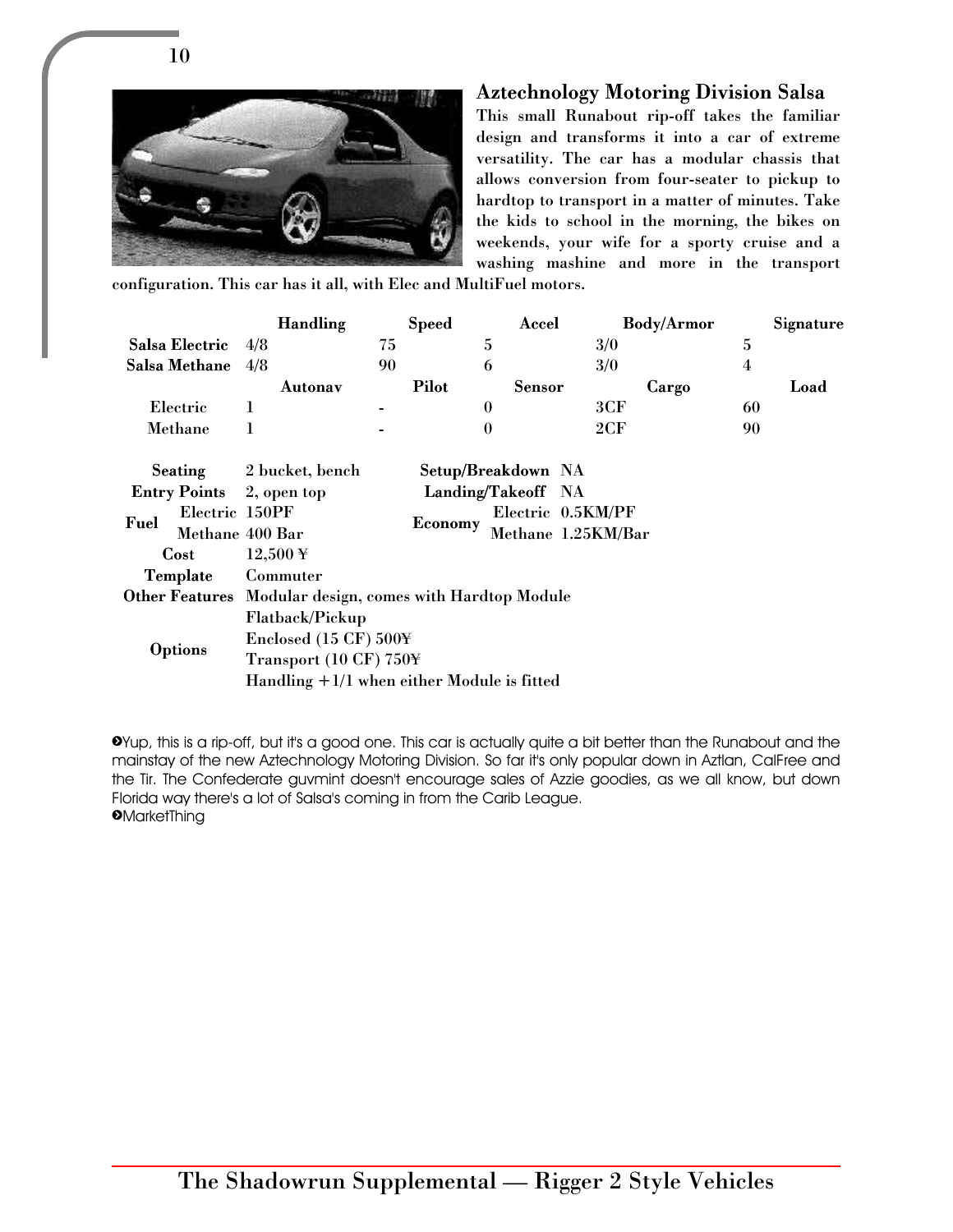#### Honda Nata450



» Ideal all-terrain bike? Hardly. It's a street design, but heavier and less economic than any of its competitors. They just needed something to make this less drekky than it is, so they improved off-road capability somewhat, but it's just not designed for serious off-road riding. As soon as the going gets tough, expect to go nowhere with this one. » Runs-With-Fire

» It's not that bad, but he's right, it's not at home off the streets. It does have the advantage that you

can take a passenger though.

» Ancient Wisdom

# Messerschmitt-Kawasaki Kabinenroller 2050



The Kabinenroller (Cabinscooter) 2050 is a development from a design that was introduced in the 1950s by Messerschmitt. This design however is a two-wheeler with advanced technology. Some of its more intriguing features are the stabilisers that automatically extend when the scooter stops and the exclusive joystick controls. The scooter has no gears and both accelerates and brakes by using the joystick. The enclosed drivers seat is ideal for trips in rainy or cold environments since it provides protection from acid rain and

a heating system as standard. For southern locations M-K offer both an airconditioning system and SunCell(TM) upgrades.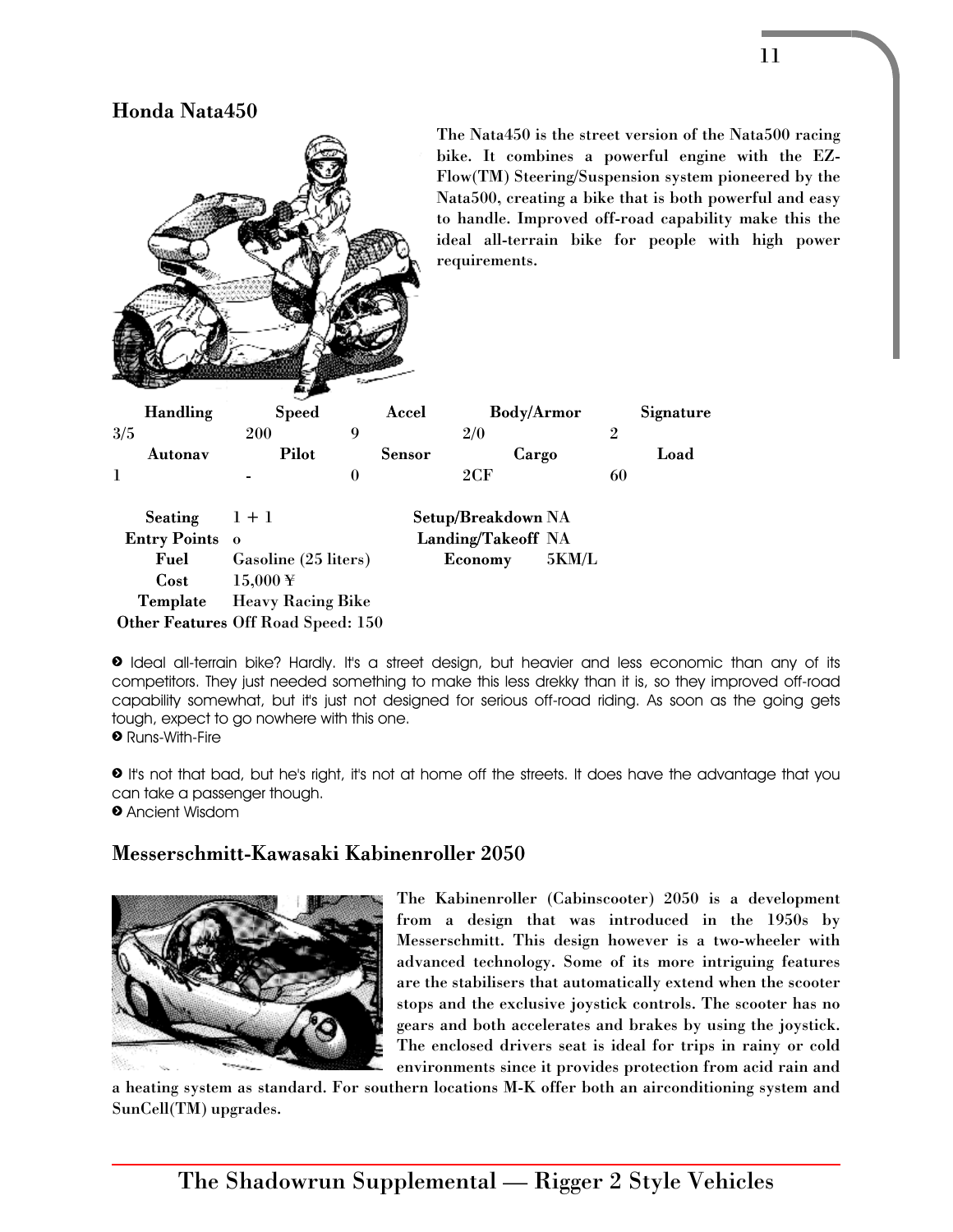| 12                                    |                            |             |               |                    |                   |    |           |
|---------------------------------------|----------------------------|-------------|---------------|--------------------|-------------------|----|-----------|
| <b>Handling</b>                       | <b>Speed</b>               |             | Accel         |                    | <b>Body/Armor</b> |    | Signature |
| 4/6                                   | 60                         | 4           |               | 2/0                |                   | 5  |           |
| Autonav                               | Pilot                      |             | <b>Sensor</b> |                    | Cargo             |    | Load      |
|                                       |                            | $\mathbf 0$ |               | 1CF                |                   | 18 |           |
| <b>Seating</b>                        | 1 bucket                   |             |               | Setup/Breakdown NA |                   |    |           |
| <b>Entry Points</b> 1                 |                            |             |               | Landing/Takeoff NA |                   |    |           |
| Fuel                                  | Electric (75PF)            |             |               | Economy            | 0.75KM/PF         |    |           |
| Cost                                  | $9,000 \frac{1}{3}$        |             |               |                    |                   |    |           |
| Template                              | <b>Enclosed Scooter</b>    |             |               |                    |                   |    |           |
| Other Features Gridlink <sup>TM</sup> |                            |             |               |                    |                   |    |           |
| <b>Options</b>                        | SunCell™, Air-conditioning |             |               |                    |                   |    |           |

»This one needs getting used to. It's a bike, but you drive it more like you'd fly a plane. You can tell M-K is mainly an aircraft/helicopter designer. Once you've gotten used to it and stop panicking every time you stop because you can't put your foot down to stabilise the bike, it's a smooth ride. Espescially here in Seattle where your bike-synthleathers are burnt through by the acid rain every couple of months. **OSeattlite** 

»Don't kid yourself, this piece of drek is too slow to outrun someone *running* after you! Of course if someone's looking for you but doesn't know where you are, in this one is the last place she'll be looking. *O*VectorMatrix

# **Hyundai Cityroller**



The Cityroller enters the market as a competitor to both the Dodge Scoot and Entertainment Systems Papoose. It combines the best aspects of both scooters and puts little strain on the budget, even in bulk orders. It has automatic stabilizers that allow for a ride in a very relaxed position. Ideal for the manager that needs to arrive relaxed at the next meeting. The Cityroller comes in a multitude of color schemes and can be customized to the buyers specifications.

| <b>Handling</b>                       | <b>Speed</b>                      |          | Accel         | <b>Body/Armor</b>         |          | Signature |
|---------------------------------------|-----------------------------------|----------|---------------|---------------------------|----------|-----------|
| 3/6                                   | 75                                | 3        |               | 2/0                       | 5        |           |
| Autonav                               | Pilot                             |          | <b>Sensor</b> | Cargo                     |          | Load      |
| $\mathbf 0$                           |                                   | $\bf{0}$ |               | 1CF                       | 25       |           |
| <b>Seating</b>                        |                                   |          |               | Setup/Breakdown 3 minutes |          |           |
| Entry Points O                        |                                   |          |               | Landing/Takeoff NA        |          |           |
| Fuel                                  | Electric (75PF)                   |          |               | Economy                   | 0.5KF/PF |           |
| Cost                                  | $5,000 \frac{\text{Y}}{\text{F}}$ |          |               | Storage                   | 3CF      |           |
| Template                              | Scooter                           |          |               |                           |          |           |
| Other Features Gridlink <sup>TM</sup> |                                   |          |               |                           |          |           |

»This *thing* is good fer nuthin. I've used a Papoose fer a gettaway before, but only 'cause I could keep it in de trunk of ma car. »Los Annoyios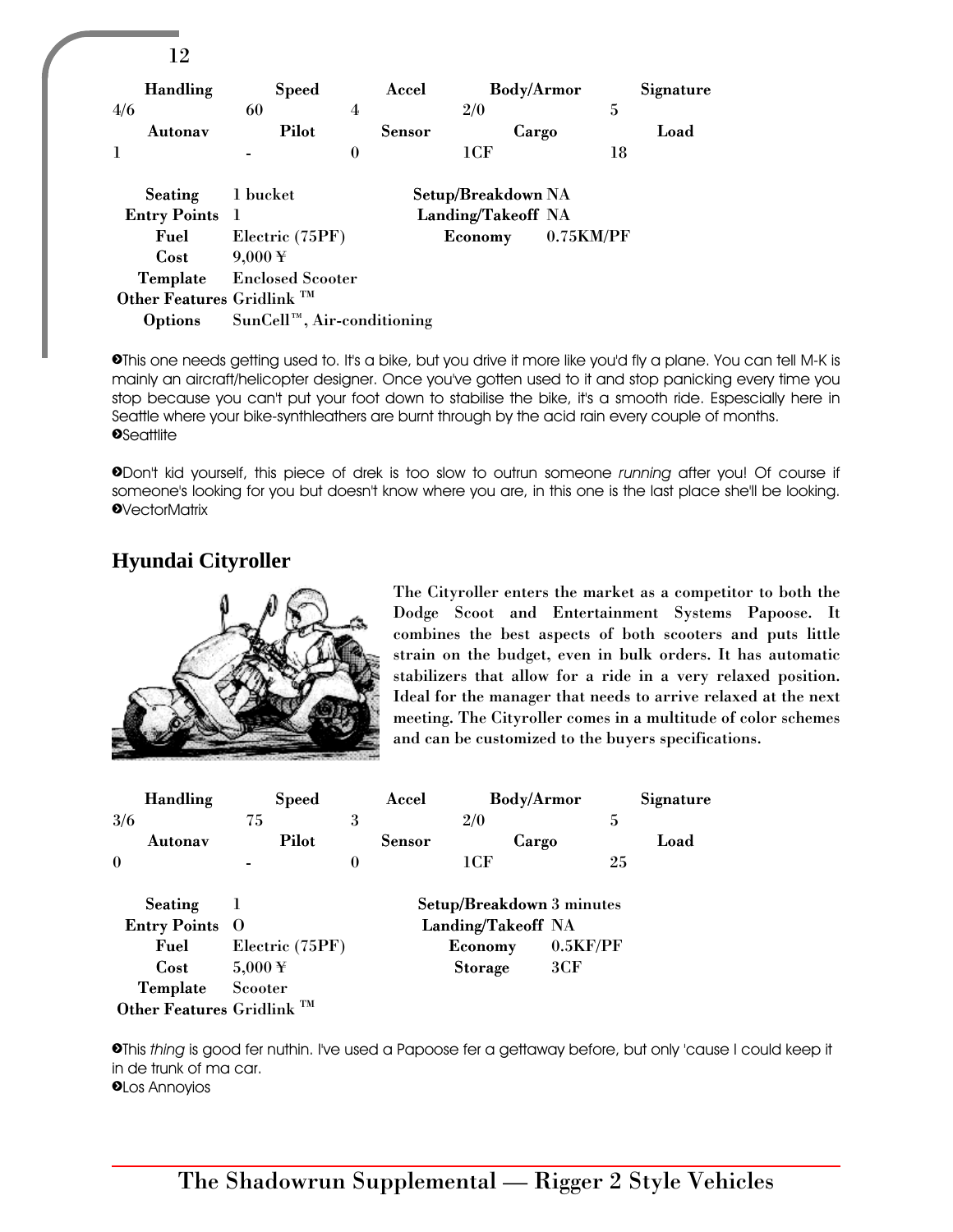»Read the intro again: "Can be customised to the buyers sepifications." In corpspeak that means weapon bays optional. **O**GenderBender

**•An armed scooter? Get a life! OSan Fragile** 

#### Honda Vector Series



The Vector series is probably one of the grand success stories of the motoring industry. The original VRH design proved to be such a success in the racing circuit that soon demand for a street version began to rise. The basic IC model was the result. In the 6 months since its introduction the VIC model sold more than 500.000 units worldwide. It's beautiful design and excellent performance have led to a nomination in *Bikes'R'Us* "Classic Hogs" listing only months after its first appearance. Already there are modified versions for police forces and

DocWagon(TM) Fast Response Support. The probably most notorious version is the VS Sports edition after the Seattle Screamers' Outrider had his VS hi-jacked in the Urban Brawl Finals Incident.

Vector Racing Configuration (Pressurised Hydrogen Engine) "VRH"

| <b>Handling</b>     | <b>Speed</b>                                      | Accel            |                    | <b>Body/Armor</b> | Signature |  |
|---------------------|---------------------------------------------------|------------------|--------------------|-------------------|-----------|--|
| 2/10                | 300                                               | 25               | 2/0                |                   |           |  |
| Autonav             | Pilot                                             | <b>Sensor</b>    |                    | Cargo             | Load      |  |
| $\overline{4}$      |                                                   | $\boldsymbol{0}$ |                    |                   | 60        |  |
|                     |                                                   |                  |                    |                   |           |  |
| <b>Seating</b>      | ı                                                 |                  | Setup/Breakdown NA |                   |           |  |
| <b>Entry Points</b> | $\Omega$                                          |                  | Landing/Takeoff NA |                   |           |  |
| Fuel                | Hydrogen* (400 Bar)                               |                  | Economy            | $0.25$ KM/bar     |           |  |
| Cost                | $80,000 \frac{1}{3}$                              |                  |                    |                   |           |  |
| Template            | Specialized racing bike                           |                  |                    |                   |           |  |
|                     | Other Features Datajack link, Rigger Control Gear |                  |                    |                   |           |  |
| <b>Options</b>      | Racing Sidecar (12,000¥)                          |                  |                    |                   |           |  |

\* Exchangeable Pressurised Bottles: 500¥ per bottle (20kg), 200¥ per refill, Availability 8/48hrs

| <b>Vector Internal Combustion Configuration "VIC"</b> |                                                       |          |               |                    |           |                |           |
|-------------------------------------------------------|-------------------------------------------------------|----------|---------------|--------------------|-----------|----------------|-----------|
| <b>Handling</b>                                       | <b>Speed</b>                                          |          | Accel         | <b>Body/Armor</b>  |           |                | Signature |
| 3/8                                                   | 210                                                   | 15       |               | 2/0                |           | $\overline{2}$ |           |
| <b>Autonav</b>                                        | Pilot                                                 |          | <b>Sensor</b> | Cargo              |           |                | Load      |
| 1                                                     |                                                       | $\bf{0}$ |               | 1CF                |           | 50             |           |
| Seating                                               | 1                                                     |          |               | Setup/Breakdown NA |           |                |           |
| <b>Entry Points</b>                                   | $\Omega$                                              |          |               | Landing/Takeoff NA |           |                |           |
| Fuel                                                  | Gasoline (20 liters)                                  |          |               | Economy            | 7KM/liter |                |           |
| Cost                                                  | $20,000 \frac{1}{3}$                                  |          |               |                    |           |                |           |
| Template                                              | <b>Racing Bike</b>                                    |          |               |                    |           |                |           |
| Other Features Datajack link                          |                                                       |          |               |                    |           |                |           |
| <b>Options</b>                                        | Rigger Control Gear (no CF required), Sidecar (2000¥) |          |               |                    |           |                |           |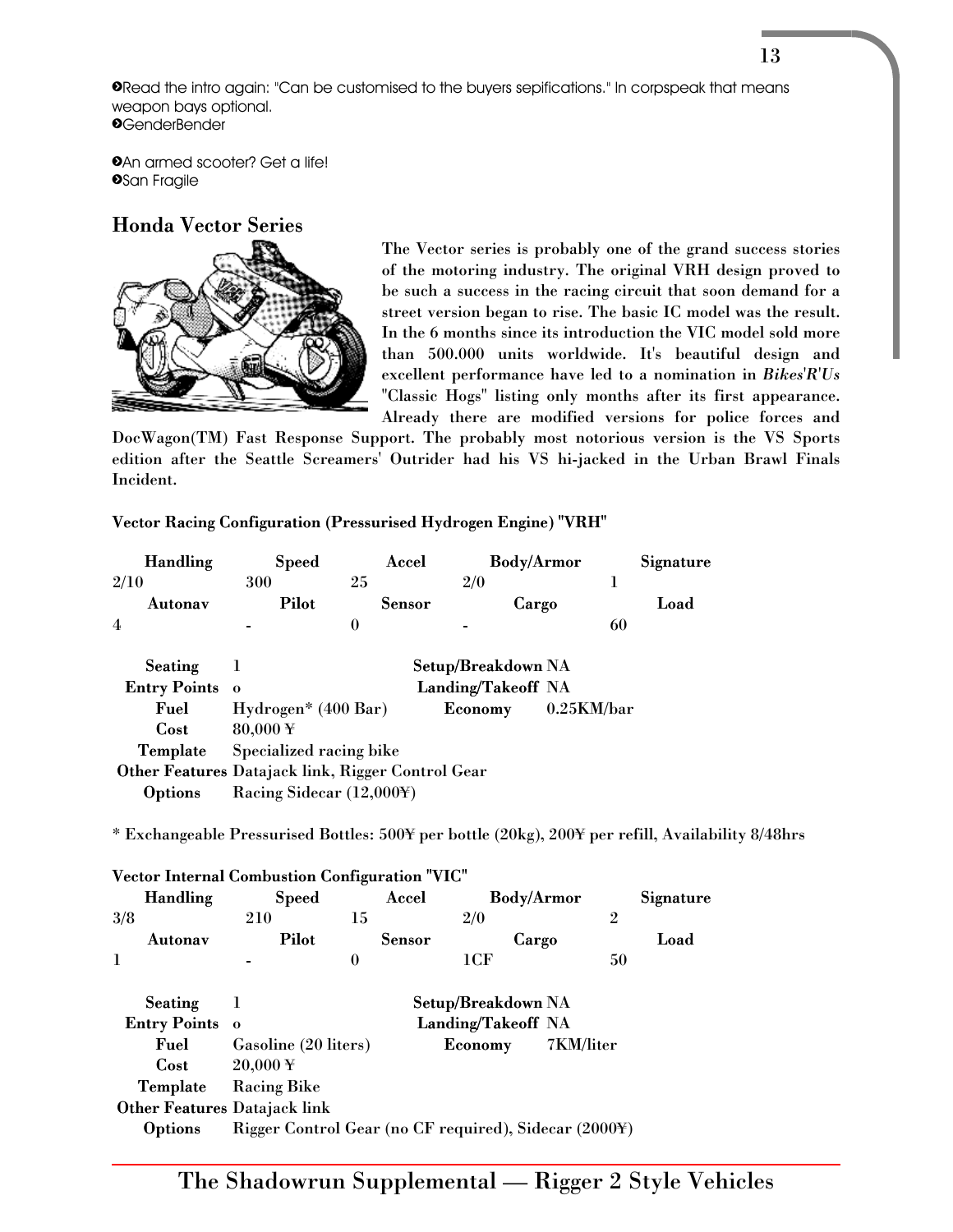

#### Vector Sports Edition "VS"



|     | <b>Handling</b> | <b>Speed</b> | Accel  | <b>Body/Armor</b> | Signature |
|-----|-----------------|--------------|--------|-------------------|-----------|
| 3/6 |                 | 240          |        | 2/6               |           |
|     | Autonav         | Pilot        | Sensor | Cargo             | Load      |
| 3   |                 |              |        | 2 CF              | 00        |

| Seating $1 + 1$                     |                                                     | Setup/Breakdown NA       |  |
|-------------------------------------|-----------------------------------------------------|--------------------------|--|
| <b>Entry Points</b> O               |                                                     | Landing/Takeoff NA       |  |
|                                     | Fuel Gasoline (25 liters)                           | <b>Economy</b> 6KM/liter |  |
| $Cost$ 25,000 $\overline{Y}$        |                                                     |                          |  |
|                                     | Template Combat Biker modified Racing Bike          |                          |  |
| <b>Other Features Datajack Link</b> |                                                     |                          |  |
|                                     | <b>Options</b> Rigger Control Gear (No CF required) |                          |  |

All VSs have one front and one rear Firmpoint. Unless Rigged, Autonav functions only as Level 1

»The Vector is a great bike. Excellent performance, stunning design, the only drawback is its thirst. **•Ancient Wisdom**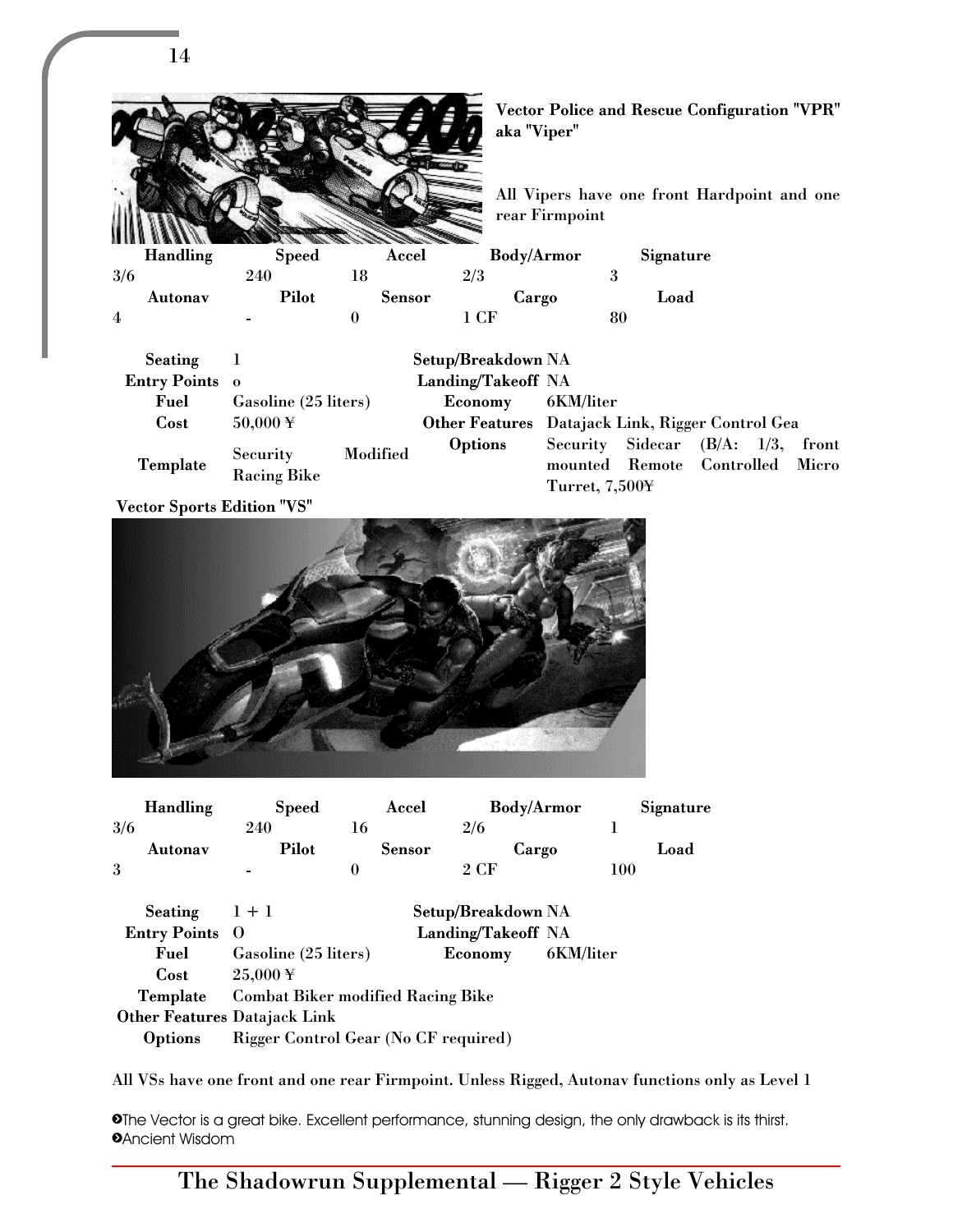**O**It's got more than that. Some of these have faulty fuel tank insulation. The motor heats the fuel up and you leave a trail of fumes behind you. If one of those bikes crashes expect it to blow skyhigh. Also a chemsniffer can follow the trail, makes for somewhat less than desireable stealth. **O**Icarus

»Unfortunately the Sports Edition is sold to licensed franchises only, that is exclusively to Urban Brawl and Combat Biker teams. There are a few in public possession, teams tend to sell their half-totalled VSs off to second parties. A friend of mine snapped one up for less than 10k, but he spent that much again repairing the sucker. Happy New One, by the way. »Golden Horn

»For all those of you out there who think a Vector can take you beyond the reach of the law, we've just gotten a batch of Vipers, and our mechanics are tuning them up right now! On that note, enjoy the new year if you can.

»Sgt. Rollins, Lone Star Seattle

#### Embraer-Dassault Dorocilo



The Dorocilo is one of the most common European helicopter designs. Its versatility results from the many configurations in which it is available, ranging from pure cargo to luxurious commuter. Ease of handling and turbine enhanced speed assure a smooth and fast flight, which is why the French government has recently purchased a small fleet of Dorocilos for VIP transport.

|   | Handling | Speed                    | Accel  | <b>Body/Armor</b>   | Signature |
|---|----------|--------------------------|--------|---------------------|-----------|
| 4 |          | 350                      |        | 5/0                 |           |
|   | Autonav  | Pilot                    | Sensor | Cargo               | Load      |
| 4 |          | $\overline{\phantom{0}}$ |        | $5 + 50 \text{ CF}$ | 2.400     |

| Seating  | 2 bucket + Configuration Setup/Breakdown NA |                      |  |  |  |  |
|----------|---------------------------------------------|----------------------|--|--|--|--|
|          | <b>Entry Points</b> $2 +$ Configuration     | Landing/Takeoff VTOL |  |  |  |  |
| Fuel     | Kerosene (2000 liters)                      | Economy 0.2KM/liter  |  |  |  |  |
| Cost     | 550,000<br>¥                                |                      |  |  |  |  |
|          | Configuration cost                          |                      |  |  |  |  |
| Template | <b>Multipurpose Helicopter</b>              |                      |  |  |  |  |

| Cargo configuration: $(+500 \text{ CF})$ , back ramp, side door                                | 25,000¥  |
|------------------------------------------------------------------------------------------------|----------|
| Commuter configuration: 4 x 2-aisle-2 bucket, 32 CF luggage, side door                         | 50,000¥  |
| Luxus Commuter configuration: 4 comfy bucket seats, 3 person couch + 2 fold-up                 | 250,000¥ |
| benches for aides, 2 mahogany desks, communications/entertainment suite, sattelite             |          |
| uplink matrix access, kitchen, bar, 10 CF storage, side door                                   |          |
| Military transport configuration A: 10 oversized bucket seats, weapon rack, tacticomm 200,000¥ |          |
| link, 30 CF Storage, Hull Modification $(B/A 5/9)$ , 2 side doors + back ramp                  |          |
| Military transport configuration B: 4 external drone racks, 250 CF vehicle storage (one        | 500,000¥ |
| Appaloosa sized, two car sized or four Steel Lynx sized vehicles), drone rearmament            |          |
| and recharge facility, Hull Modification (B/A 5/9), Speed 250 when loaded                      |          |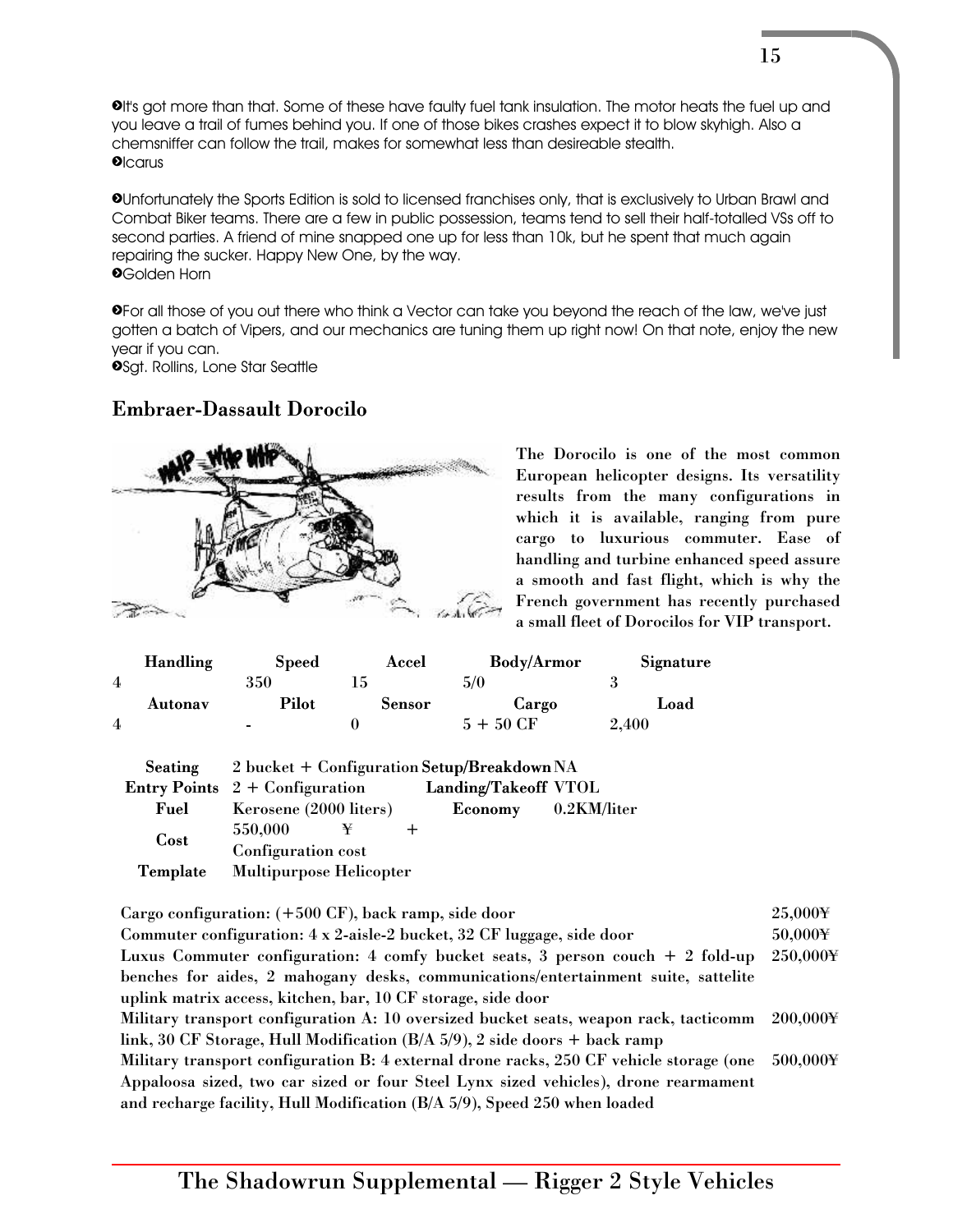»Small fleet for VIP transport, mon dieu! At least two thirds of them are military variants. They tend to fly in groups of four, one Luxury commuter, one troup transporter and two drone-motherships. If anyone gets too close a swarm of drones is launched from those external drone racks. All that money going into security for "Monsieur Le President" and here in the Camargue my people die of starvation and the gov**0.5 MP deleted**

»Count Brass

»Hey! Who's messing with the controls? -SysOp IV(12:40:10/04-NOV-51)

» That was in the original archived version -- that attack didn't happen on this system » NuDawn

#### Northrup PRC-51F Mosquito



This new design which Northrop puts in the same class as the Wasp/Yellowjacket F-models, is actually quite a different working principle. It utilises twin counterrotating main rotors, eliminating the need for a tail or stabiliser. The whole design is extremely compact, about 3 meters in all dimensions. This extremely small design and the advanced Fly-By-Wire system mean this helicopter can go into even the smallest throughfair. In the astounding first presentation of this design at the Oshkosh Air Show earlier this year the Mosquito was flown *inside* a mall and was still able to maneuvre and

even dodge ligth fire. An impressive display, espescially in view of the very sophisticated weapons and targetting systems, developed in close partnership with Integrated Weapons Systems PLC, the developers of the Cerberus Multilauncher.

| <b>Handling</b>       | <b>Speed</b>                                                                                                                                                        | Accel          | <b>Body/Armor</b>          | Signature                                                                                                                                                                                                                                                                                                                                                 |  |  |  |  |
|-----------------------|---------------------------------------------------------------------------------------------------------------------------------------------------------------------|----------------|----------------------------|-----------------------------------------------------------------------------------------------------------------------------------------------------------------------------------------------------------------------------------------------------------------------------------------------------------------------------------------------------------|--|--|--|--|
| $\overline{2}$        | 120                                                                                                                                                                 | 18             | 2/3                        | 5/7                                                                                                                                                                                                                                                                                                                                                       |  |  |  |  |
| Autonav               | Pilot                                                                                                                                                               | <b>Sensor</b>  | Cargo                      | Load                                                                                                                                                                                                                                                                                                                                                      |  |  |  |  |
| $\rm _2$              |                                                                                                                                                                     | $\overline{4}$ | $1$ CF                     | 20                                                                                                                                                                                                                                                                                                                                                        |  |  |  |  |
| <b>Seating</b>        | 1                                                                                                                                                                   |                | Setup/Breakdown 10 minutes |                                                                                                                                                                                                                                                                                                                                                           |  |  |  |  |
| <b>Entry Points</b> O |                                                                                                                                                                     |                | Landing/Takeoff VTOL       |                                                                                                                                                                                                                                                                                                                                                           |  |  |  |  |
| Fuel                  | Kerosene (150 liters)                                                                                                                                               |                | Economy                    | 0.4KM/liter                                                                                                                                                                                                                                                                                                                                               |  |  |  |  |
| Cost                  | 250,000¥                                                                                                                                                            |                | Storage                    | <b>10 CF</b>                                                                                                                                                                                                                                                                                                                                              |  |  |  |  |
| Template              | Mini Autogyro                                                                                                                                                       |                |                            |                                                                                                                                                                                                                                                                                                                                                           |  |  |  |  |
|                       | ECM/ECCM 1/2, In Autorotation Glide Ratio 1:3, Signature 7. One<br>Other Features micro under-chin turret with a 180 degree firing arc to the front is<br>standard. |                |                            |                                                                                                                                                                                                                                                                                                                                                           |  |  |  |  |
| Options               | simultaneously.                                                                                                                                                     |                |                            | The Mosquito can carry one IWS "Midgie" multilauncher under each<br>stub wing. The Midgie is a modification of the Ballista system using the<br>same missiles but utilising sensor-assisted targetting and automated<br>choice of warheads. It also sports the increased ammo capacity of 6<br>missiles per launcher, any or all of which can be launched |  |  |  |  |

» Ha, this is just a rip-off of the good old Ilyushin "Zobel", the great Russian **1.2 MP deleted** » Anatoly K

16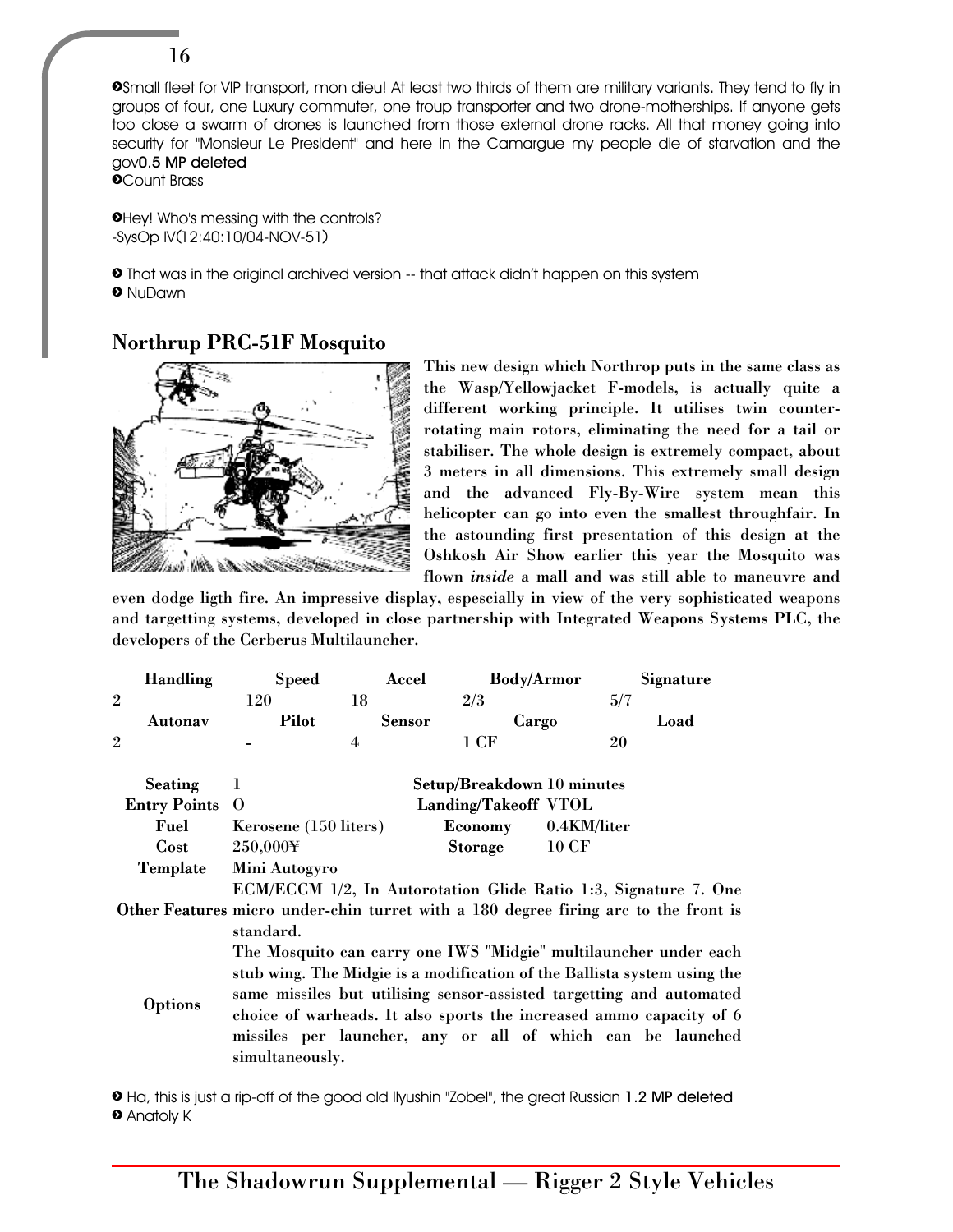» Yes yes, chumski. And beavers the size of bears, hmm? » Watcher

» My apologies Anatoly. I have been informed that the Mosquito, albeit indirectly, actually *is* a rip-off of the Zobel. The Zobel is a Russian racing helicopter that won the last 2 Paris-Dakkar Aircraft races against competition by both T-birds and Boeing Eagles. A great achievement. Again, I'm sorry, it's become a kind of reflex.

» SysOp IV

# Ilyushin-Greifswald Argus

The Argus is a cooperative attempt to create a light security helicopter between the Ukrainian Ilyushin and the Pomoryan Greifswald



Corporation. A development from the successful Zobel racing helicopter, the Argus utilizes the same counter-rotating rotor setup as the Zobel and is very similar in design. It is an open cockpit design, but a sealed canopy is optional. This helicopter continues a great East European tradition of counter- rotor designs, the first of which was created by Ilyushin as well.

|   | <b>Handling</b> | Speed | Accel  | <b>Body/Armor</b> | Signature |
|---|-----------------|-------|--------|-------------------|-----------|
| 3 |                 |       |        | 2/6               |           |
|   | Autonav         | Pilot | Sensor | Cargo             | Load      |
| 3 |                 | -     |        | - C.E             |           |

| <b>Seating</b>        | -1                                                                   | Setup/Breakdown 10 Minutes |                   |  |  |  |  |  |
|-----------------------|----------------------------------------------------------------------|----------------------------|-------------------|--|--|--|--|--|
| <b>Entry Points</b> 1 |                                                                      | Landing/Takeoff VTOL       |                   |  |  |  |  |  |
| Fuel                  | Kerosene (250 liters)                                                | Economy                    | 0.25 km per liter |  |  |  |  |  |
| Cost                  | 200,000¥                                                             | Storage                    | 12 CF             |  |  |  |  |  |
| Template              | Mini Autogyro                                                        |                            |                   |  |  |  |  |  |
| <b>Other Features</b> | Autorotation Glide Ratio 1:2, Signature 7, Integrated Remote         |                            |                   |  |  |  |  |  |
|                       | <b>Controlled Pop-up Microturret</b>                                 |                            |                   |  |  |  |  |  |
|                       | A pintle mount can be attached for the pilot, but other than that no |                            |                   |  |  |  |  |  |
|                       | weapons can be mounted on the vehicle. A sealed canopy can be        |                            |                   |  |  |  |  |  |
| Options               | attached which provides the equivalent of an EnviroSeal™ (water).    |                            |                   |  |  |  |  |  |
|                       | This modification allows the Argus to float if necessary. $(+2,000)$ |                            |                   |  |  |  |  |  |

» Very similar in design, don't make me yarf. This *is* the Zobel, except that Greifswald have found a nook somewhere to cram a Vindicator into. It shows, too. Performance is great, but any use of the weaponry is gonna get you into serious trouble. Don't try to shoot full-auto, or the recoil is gonna have you tumbling out of the sky, and if you're over the north sea, where most of these seem to whirr around, tumbling down is *not* a good idea.

» Larissa

» This is the standard police vehicle in the Duchy of Pomorya. The longears have completely neglected their inland territory, so now it's a wilderness where hard pushed metacritters have taken up residence and smuggling runs rampant. This helo is an attempt to get a modicum of order back into the wild after a whole village was wiped out by a pack of Werewolves that dissapeared into the wild every time the cavalry got near. And I mean cavalry, before these they used horses!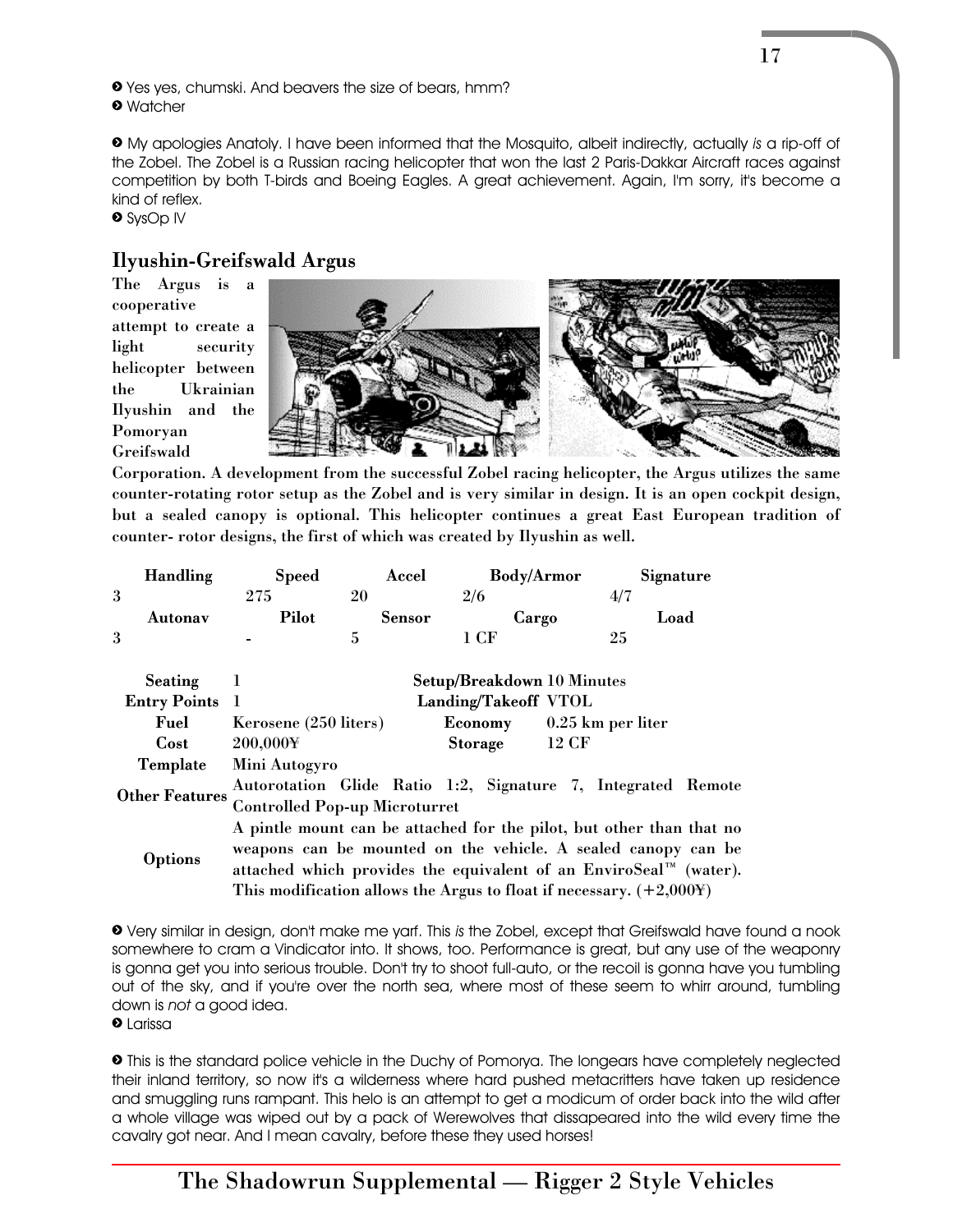18

#### » Metadeern

» The Pomoryans all have the sealed canopy now. Last year they had 9 Pilots go berserk under toxic spirit influence. One of them attacked a Swedish coast guard cruiser. Suicidal idea, but it caused quite a bit of international tension. It seems to be one of the most prevalent powers of the North Sea toxics to drive men mad. Strangely enough they tend to leave women alone. I know of one specific case where a female pilot actually survived crashing into the North Sea.

» KYU



#### **Fuchi Tsumukari Heavy Military Transport Helicopter**

The Tsumukari is the first entry into the military vehicle market by Fuchi Aerospace. Commissioned by the Imperial Japanese Army, the Tsumukari narrowly beat Renraku's Tendai to the contract. Although the Tendai is superior in most aspects, the lower production cost of this hi-tech copter won the day. A turbo-jet enhanced two-tail design, this behemoth of a helicopter would probably beat even the Dragon in loading capacity if it wasn't exclusively produced in the armored infantry configuration. The exact specifications have not been made public, but we managed to retrieve the figures of an alpha-test version.

| <b>Handling</b>               | <b>Speed</b>                                                          | Accel                | <b>Body/Armor</b>           | Signature                                                      |  |  |  |  |
|-------------------------------|-----------------------------------------------------------------------|----------------------|-----------------------------|----------------------------------------------------------------|--|--|--|--|
| 6                             | 400                                                                   | 20                   | 6/12                        | 3                                                              |  |  |  |  |
| Autonav                       | Pilot                                                                 | <b>Sensor</b>        | Cargo                       | Load                                                           |  |  |  |  |
| $\overline{4}$                | 4                                                                     | 8                    | $5 + 400 \text{ CF}$        | 800                                                            |  |  |  |  |
|                               | Seating $3 \text{ bucket} + 12 \text{ bucket}$                        |                      | Setup/Breakdown NA          |                                                                |  |  |  |  |
|                               | Entry Points $2 + 2x6 + ramp$                                         |                      | <b>Landing/Takeoff VTOL</b> |                                                                |  |  |  |  |
|                               | <b>Fuel</b> Kerosene (4,000 liters)                                   |                      |                             | Economy 0.15 km per liter                                      |  |  |  |  |
| Cost                          | ca. 7.5M¥                                                             |                      |                             |                                                                |  |  |  |  |
| Template                      | <b>Heavy Air Insertion Helicopter</b>                                 |                      |                             |                                                                |  |  |  |  |
| <b>Other Features Unknown</b> |                                                                       |                      |                             |                                                                |  |  |  |  |
|                               | Cargo space used for either:                                          |                      |                             |                                                                |  |  |  |  |
|                               | 12 ground support, special equipment, powered armor, surveillanc<br>٠ |                      |                             |                                                                |  |  |  |  |
|                               | equipment and control center                                          |                      |                             |                                                                |  |  |  |  |
| Options                       | 12 ground support and 1 manned APC<br>$\bullet$                       |                      |                             |                                                                |  |  |  |  |
|                               | $\bullet$                                                             |                      |                             | 12 ground support and up to 8 Combat Drones with refuelling an |  |  |  |  |
|                               |                                                                       | rearmament equipment |                             |                                                                |  |  |  |  |
|                               |                                                                       |                      |                             |                                                                |  |  |  |  |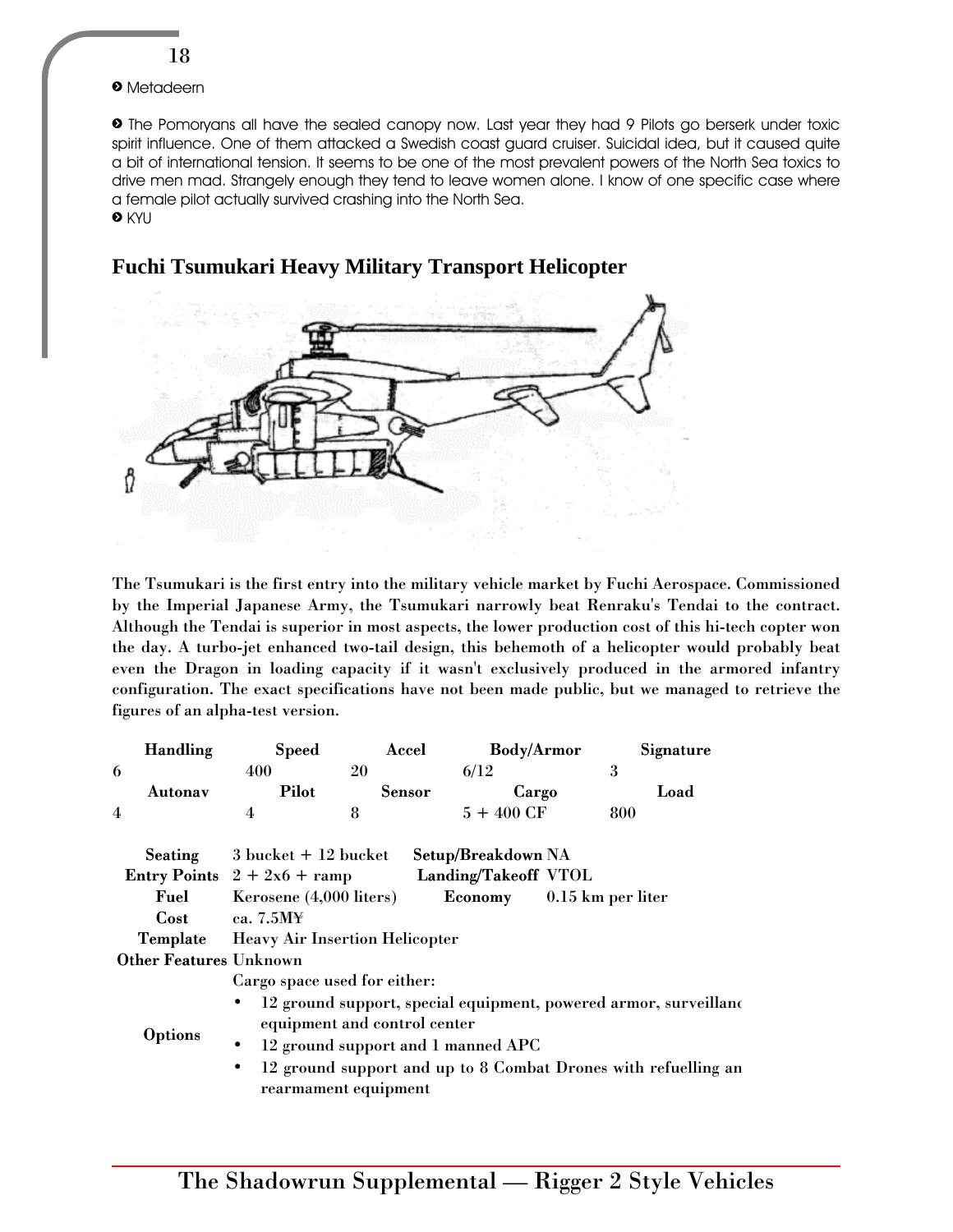Armament (usual weapon configuration):

- Medium remote chin turret  $+4$  CF ammo(Rotary Autocannon)
- 2 front mounted remote micro turrets  $+ 2 \times 2$  CF ammo(2 x Twin LMG)
- 2 rear mounted remote micro turrets  $+ 2 \times 2$  CF ammo(2 x Twin LMG)
- 2 x 8 CF missile mounts under stub wings (4 CF A-A missiles, 8 CF A-G rockets, 4 CF A-G missiles)
- 4 CF air-drop mine racks (4 CF A-P mines)

»This is bad news. We encountered one of these off the coast south of Seattle. We were hired to down a blimp coming in from the sea. It was flying close cover with two additional drones. The drones were quickly dealt with, but the helo was tougher than it should have been. I think they improved the armor, cause it took a Bandit in the belly and didn't even croak. Mad Dog got in a hit on the pilot-compartment with the Ballista, took out both pilots and the gunner, but the helo kept both coming and firing. I don't know whether they had another rigger somewhere inside who took over or whether they had one of those advanced Cylot(TM) systems, but we thought it wasn't worth the money anymore and turned tail. **O**Icarus

»Mr. El Rashid, my government and my employers are not very happy about your attack on our VIPs. They were on a peaceful and registered flight to our Elven allies. Your attack was very nearly perceived as an act of war. I would advise you not to attempt a mission against any members of the Imperial Family again.

»Masaru Yoshitumo, Fuchi International Public Relations

 »Elven Allies? Are we talking about the same Japan that I've barely managed to flee from? The Japan I know has imprisoned me in a concentration camp and sterilized me to keep me from "spreading the corruption any further"! »Willow

»What? You attempted to shoot down the entourage of Keiko Yashani, the niece of the Japanese Emperor? Oh boy, you must be shaking in your boots right now. If you're still alive that is. No wonder the negotiations with the Council of Princes were broken off halfway through. *DAngel* 

»That was not the reason the talks were cancelled. There was more. A lot more.  $\Theta$ Aegis

#### Renraku Scorpion Security Drone

This very novel design resembles namesake in as much as it has a thick armor, a number of legs, two claws and a "sting" at the tail. But that is where the resemblance stops.



This scorpion is a Vectored Thrust Drone capable of significant airspeed. The design comes to America via San Francisco, where corporate forces and Japanese Imperial Marines both use them to great satisfaction. This is just one of the many new milspec items that have found their way to America from Japan due to the modernization of the Imperial forces.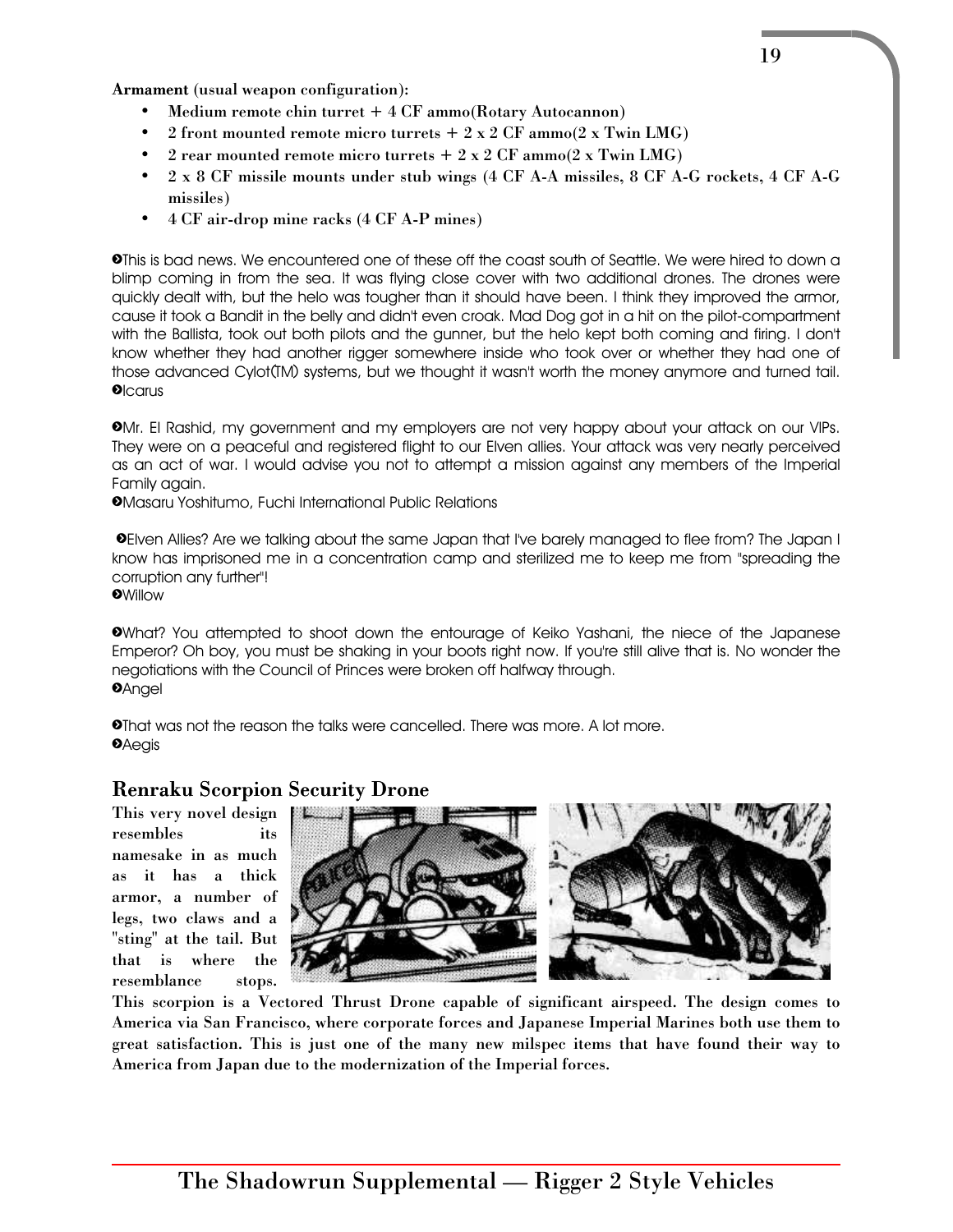|                          |                                                                                 | <b>Handling</b>                  | <b>Speed</b>    | Accel          | <b>Body/Armor</b>                                                                                     | Signature      |  |  |  |
|--------------------------|---------------------------------------------------------------------------------|----------------------------------|-----------------|----------------|-------------------------------------------------------------------------------------------------------|----------------|--|--|--|
| <b>Scorpion Crawling</b> |                                                                                 | 3/3                              | 30              | 6              | 3/9                                                                                                   | 5              |  |  |  |
| <b>Scorpion Airborne</b> |                                                                                 | 4                                | 180             | 18             | 3/9                                                                                                   | $\overline{2}$ |  |  |  |
|                          |                                                                                 | Autonav                          | <b>Pilot</b>    | <b>Sensor</b>  | Cargo                                                                                                 | Load           |  |  |  |
| <b>Ground Mode</b>       |                                                                                 | 3                                | $\overline{2}$  | $\overline{4}$ | <b>10 CF</b>                                                                                          | <b>200</b>     |  |  |  |
| Airborne                 |                                                                                 | 3                                | $\overline{2}$  | $\overline{4}$ | <b>10 CF</b>                                                                                          | 75             |  |  |  |
| Seating                  | NA.                                                                             |                                  | Setup/Breakdown |                | 2 minutes                                                                                             |                |  |  |  |
| <b>Entry Points</b> NA   |                                                                                 | Landing/Takeoff                  |                 |                | <b>VTOL</b>                                                                                           |                |  |  |  |
| Electric 30 PF           |                                                                                 |                                  |                 |                | Stationary: 2PF/h                                                                                     |                |  |  |  |
| Fuel                     |                                                                                 |                                  | Economy         |                | $0.5$ PF/km                                                                                           |                |  |  |  |
| Kerosene 40 liters       |                                                                                 |                                  |                 |                | 0.5 km per liter                                                                                      |                |  |  |  |
| Cost                     | 25,000¥                                                                         |                                  |                 |                |                                                                                                       |                |  |  |  |
| Template                 | <b>Multiple Purpose Drone</b>                                                   |                                  |                 |                |                                                                                                       |                |  |  |  |
|                          |                                                                                 |                                  |                 |                | The scorpion comes with a rear mounted microturret that has a theoretical 360-                        |                |  |  |  |
|                          |                                                                                 |                                  |                 |                | Other Features degree arc of fire but is restricted by the legs. It cannot shoot upwards but has full |                |  |  |  |
|                          |                                                                                 | field to fire below the horizon. |                 |                |                                                                                                       |                |  |  |  |
|                          | 6.                                                                              |                                  |                 |                | CF are available for further electronics and 4 CF are reserved for                                    |                |  |  |  |
| Options                  | weapons/ammo. Scorpions can also be modified to work underwater with waterjets. |                                  |                 |                |                                                                                                       |                |  |  |  |

»I've seen something like this near L.A., but it was a submersible version. They just crawled around the ocean floor until I got too close. Suddenly they started their waterjets and came shooting towards me. They weren't fast enough to catch me and my little torpedo but fast enough to get any diver. They didn't pursue me past a certain point so I hung around to see what was going on. Those claws they have are not to be joked about. I've seen them shear a merrow who picked a fight with them clear in half. After that I decided to leave fast, they seemed to be serious about keeping people out. The only thing that's bothering me is there should be nothing out there to guard, so what are they doing there? **OSubhunter** 

»So *that's* what it was! I thought the sun had finally gotten to me. I was out in the Mojave when I heard this strange whistling noise. I took cover and behind some dunes a flight of what looked like these big lobsters they've got over Europe way came out. Except those lobsters don't fly. So I started checking whether I was lying in a patch of those awakened lichen that make you see things, but no. Then two huge bee-like shapes came the same way and I thought "Oh, frag! The bugs." and I legged it. Phew, at least I can stop worrying whether someone fragged with my mind out there. **OChinChiller** 

#### **Renraku Tendai LAV**



The Tendai is a dedicated military troop transporter for swift troop movement and fast air insertions. It can provide its own cover by means of two externally mounted drones, but the Tendai can carry a number of additional drones or an APC in the cargo hold. The unusual interior holds six twin bucket seats which hold two fully armed and armored humans and allow for

quick deployment with either parachute or down the six sideramps. The Tendai comes with two external drone racks and two small remote turrets. It can hold up to 20 "Naga" Air-drop antipersonnel mines and is fitted with four automatic grenade launchers for area cover with either smoke, tear or stun gas.

The Shadowrun Supplemental — Rigger 2 Style Vehicles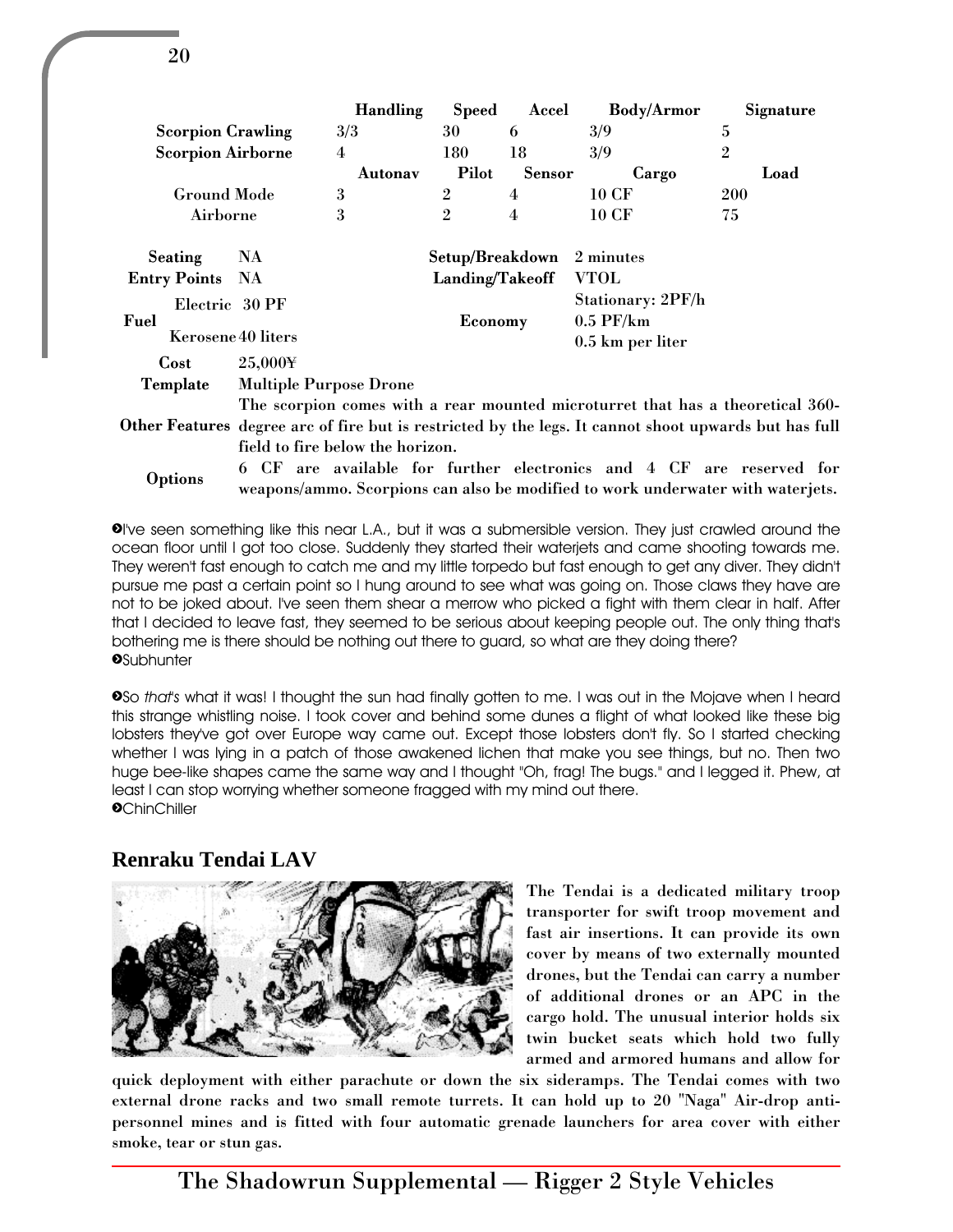| <b>Handling</b> | <b>Speed</b>                | Accel                                      | <b>Body/Armor</b>                                                        | Signature   |
|-----------------|-----------------------------|--------------------------------------------|--------------------------------------------------------------------------|-------------|
| $\overline{4}$  | 700                         | 30                                         | 7/15                                                                     | 3           |
| Autonav         | Pilot                       | <b>Sensor</b>                              | Cargo                                                                    | Load        |
| $\overline{4}$  | $\overline{4}$              | $8+$                                       | $6+30CF$                                                                 | 15,000      |
| Seating         | arm. bucket                 |                                            | 3 armored bucket, $6x^2$ Setup/Breakdown NA                              |             |
|                 | Entry Points $2 + 6 +$ ramp |                                            | Landing/Takeoff VTOL                                                     |             |
| Fuel            | Kerosene (4,000 liters)     |                                            | Economy                                                                  | 0.1KM/liter |
| Cost            | 20M <sub>F</sub>            |                                            |                                                                          |             |
| Template        |                             | <b>Vectored Thrust Troop Carrier</b>       |                                                                          |             |
|                 |                             |                                            | ECM/ECCM Military, Level unknown. The Tendai comes                       |             |
|                 |                             |                                            | with two external drone racks and two small remote turrets.              |             |
|                 |                             |                                            | Other Features It can hold up to 20 "Naga" Air-drop anti-personnel mines |             |
|                 |                             |                                            | and is fitted with four automatic grenade launchers for area             |             |
|                 |                             | cover with either smoke, tear or stun gas. |                                                                          |             |
| <b>Options</b>  | Unknown                     |                                            |                                                                          |             |

»THAT'S IT! Thats the other two things I've seen there! **OChinChiller** 

»Chill out, mon. What'cho talkin bout anyway? »Yomon

»I was out near Seven-Oaks in the Mojave last month and I saw these strange things flying about. I thought I was going bonkers, but they really were there! **OChinChiller** 

»So that's how they got here. Seven-Oaks U.S. Military base was attacked by the Japanese Marine Corps on Christmas Eve. Most of us were butchered in our sleep, we had nearly no warning period, they jammed us until they were right on top of us. And trust me, those Naga mines can easily be exchanged for smartbombs, that's how they neutralised all our anti air capability. They never even left the LAVs, they just sent these weird lobsterlike drones in to finish off the survivors of the bomb run. This is just another example to show that America must stand united under the banner of the United States or succumb to the incursions of foreign powers. I would like to take this opportunity to ask our brothers in the UCAS forces to take matters into your own hands and help us make this country whole again! »Maj. Trouble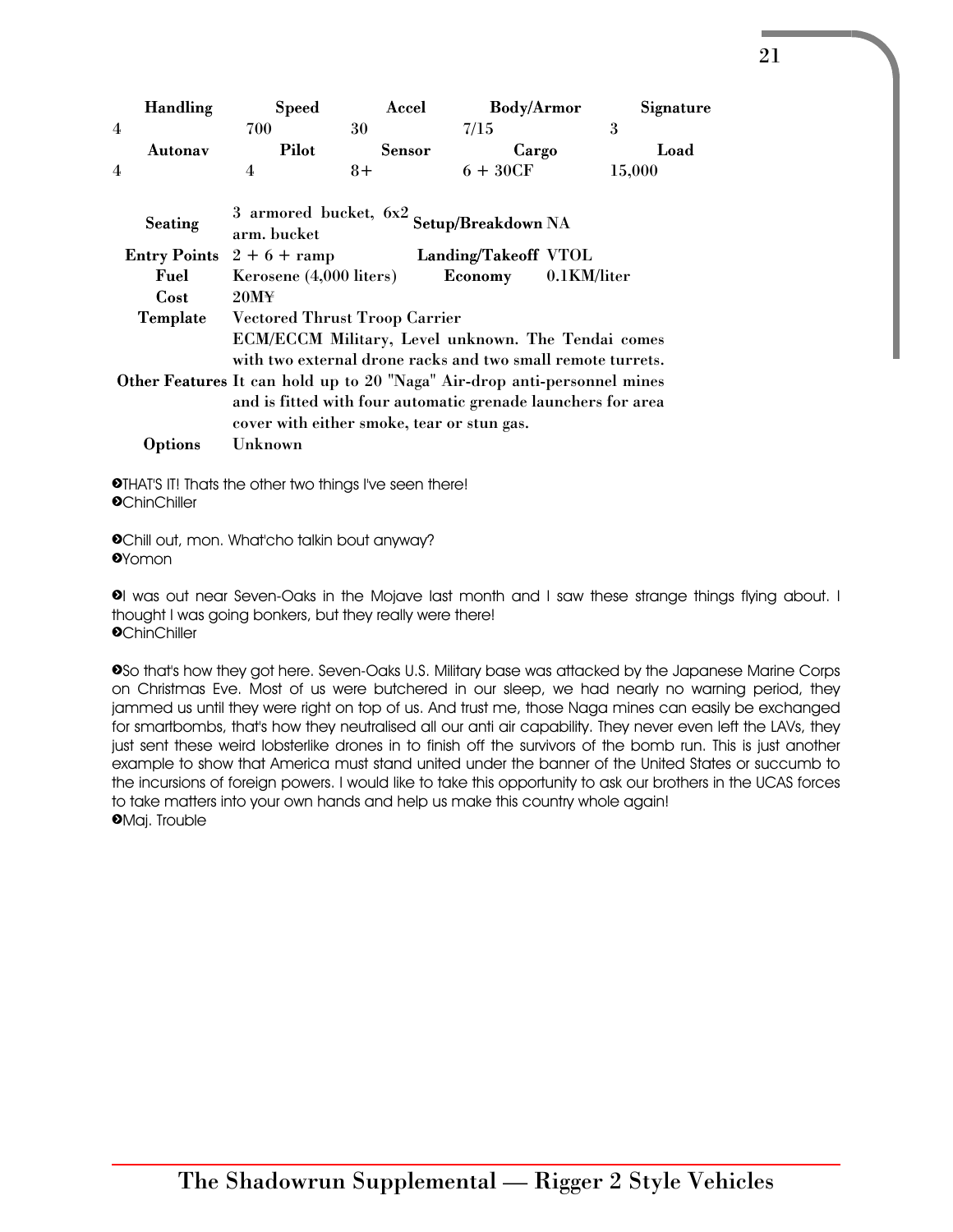

22

The G14 is a direct descendant of the G12 ACV. It is built on the same substructure but has an armored superstructure and a medium turret. It has kept the reliability and easy maintenance of its predecessor to a degree where parts are interchangeable. It finds such good use in the moors of North Germany, the British Stinkfens and other toxic areas, that it has been nicknamed Swampy by the British Army. It has proven so popular in what is left of Bulgaria that there are now 1 G14 to every 10 citizens.

|   | <b>Handling</b> | <b>Speed</b>   | Accel         | <b>Body/Armor</b> | Signature |
|---|-----------------|----------------|---------------|-------------------|-----------|
| 4 |                 | 20             |               | 4/12              |           |
|   | Autonav         | Pilot          | <b>Sensor</b> | Cargo             | Load      |
| 4 |                 | $\blacksquare$ |               | $6 + 15$ CF       | 400       |
|   |                 |                |               |                   |           |

|               | <b>Seating</b> $\,3\,$ bucket $+$ folding bench                                       | Setup/Breakdown NA |                                 |  |  |  |
|---------------|---------------------------------------------------------------------------------------|--------------------|---------------------------------|--|--|--|
| Entry         | cupola, hatch, double size rear                                                       | Landing/Takeoff NA |                                 |  |  |  |
| <b>Points</b> | hatch                                                                                 |                    |                                 |  |  |  |
|               | <b>Fuel</b> Diesel (500 liters)                                                       |                    | <b>Economy</b> 0.4 km per liter |  |  |  |
| Cost          | 750.000¥                                                                              |                    |                                 |  |  |  |
|               | <b>Template Military Medium Hovercraft</b>                                            |                    |                                 |  |  |  |
|               | Other The hull of the G14 is air- and water- tight but will not float. It is equipped |                    |                                 |  |  |  |
|               | Features with a medium turret. Gasdispensers and smokescreens are standard.           |                    |                                 |  |  |  |
| Options       | Two Droneracks or 4 CF of Anti-Air Missiles can be mounted. Autocannons               |                    |                                 |  |  |  |
|               | and Flamethrowers are often mounted in the turret.                                    |                    |                                 |  |  |  |

**O**It's not called Swampy because of its use in swamps but because of the guy who authorized its use by the British Army. The guy's some nutter who was a kind of early eco-terrorist in the late 20th century. In the 2020s he reappeared on the political stage and managed to get himself elected. I bet everyone just thought: "Oh, I'll give him my vote, that'll be good fer a laff!", cause I can't see how any sensible person could have elected him. Anyway, in one of the few smart moves of the government then they let him handle clearing the toxic zones. He didn't manage to do so, obviously, but he made a pretty good effort. Scared the hell out of quite a lot of Corporations, I tell you. Eco-terrorism with government support? Sca-ry. In one of the great ironies of the world he moved in to clear out a protest by some locals who didn't like his proposed plans. He first moved in with normal cops, but they had some toxic magical backing, so he called for airtight support; what he got was the G14 Swampy! **OBaldrick** 

»Bulgaria only has about 10,000 citizens nowadays. What big achievement is it to have 1,000 G14s there, especially with all those left over from the Eurowars? »Doubting Tomas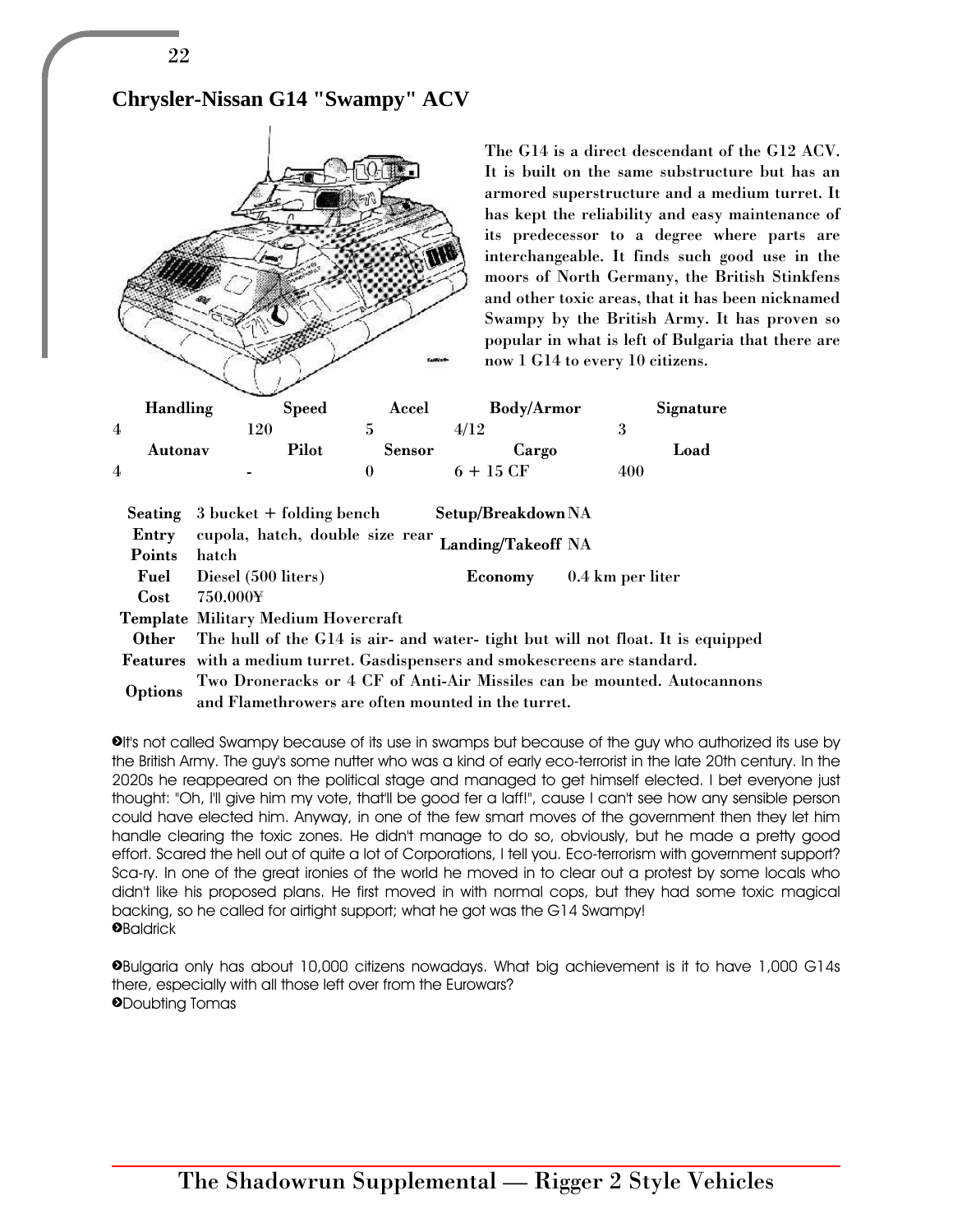### **Aztechnology Mistral Medium Battle Tank**



The Mistral is one of those few tracked tanks still in widespread operation. The main reason is probably that the Aztlan government has got a standing production order with Aztechnology. The Mistral was the first tank to be equipped with Aztechnologies Relampago railgun. Although supposedly outdated, the fact that Aztechnology is still producing units might hint at technologically more advanced units being out there.

|                | <b>Handling</b> | <b>Speed</b> | Accel         | <b>Body/Armor</b> | Signature |
|----------------|-----------------|--------------|---------------|-------------------|-----------|
| Mistral '45    |                 | 100          |               | 7/15              |           |
| Mistral '52    |                 | 125          |               | 8/21              |           |
|                | Autonav         | <b>Pilot</b> | <b>Sensor</b> | Cargo             | Load      |
| '45 Production |                 | $\sim$       |               | 6 CF              | 9,000     |
| '52 Production |                 |              |               | 4 CF              | 10,000    |

|                       | Seating 3 bucket  |              |       |                  |     | Setup/Breakdown NA                                    |                |
|-----------------------|-------------------|--------------|-------|------------------|-----|-------------------------------------------------------|----------------|
|                       |                   |              |       |                  |     | Entry Points cupola + bottom hatch Landing/Takeoff NA |                |
| Fuel                  | Diesel 400 liters |              |       |                  |     |                                                       | 3 km per liter |
|                       | Diesel 500 liters |              |       |                  |     | <b>Economy</b>                                        | 5 km per liter |
|                       |                   | $45^{\circ}$ | $\ln$ | 45               | 4M¥ |                                                       |                |
|                       | Cost              | $'45$ in     |       |                  | 1MY |                                                       |                |
|                       |                   | '52 6M¥      |       |                  |     |                                                       |                |
| Template              |                   | Tracked MBT  |       |                  |     |                                                       |                |
|                       |                   |              |       | '45 ECM/ECCM     | 3/4 |                                                       |                |
| <b>Other Features</b> |                   |              |       | '52 ECM/ECCM 6/6 |     |                                                       |                |

» You mean the tanks I''m gonna meet down there could be anything between rusting junk and SOTA deathdealers? Oh frag.

» Southbound

» Trust the Azzies to keep you in the dark. By the way, they've got a new communications system down there that allows spotters to designate targets which then get hammered by a couple of Mistrals more than two klicks out. Nasty drek, I hope you know what you're doing boy. » Global Warrior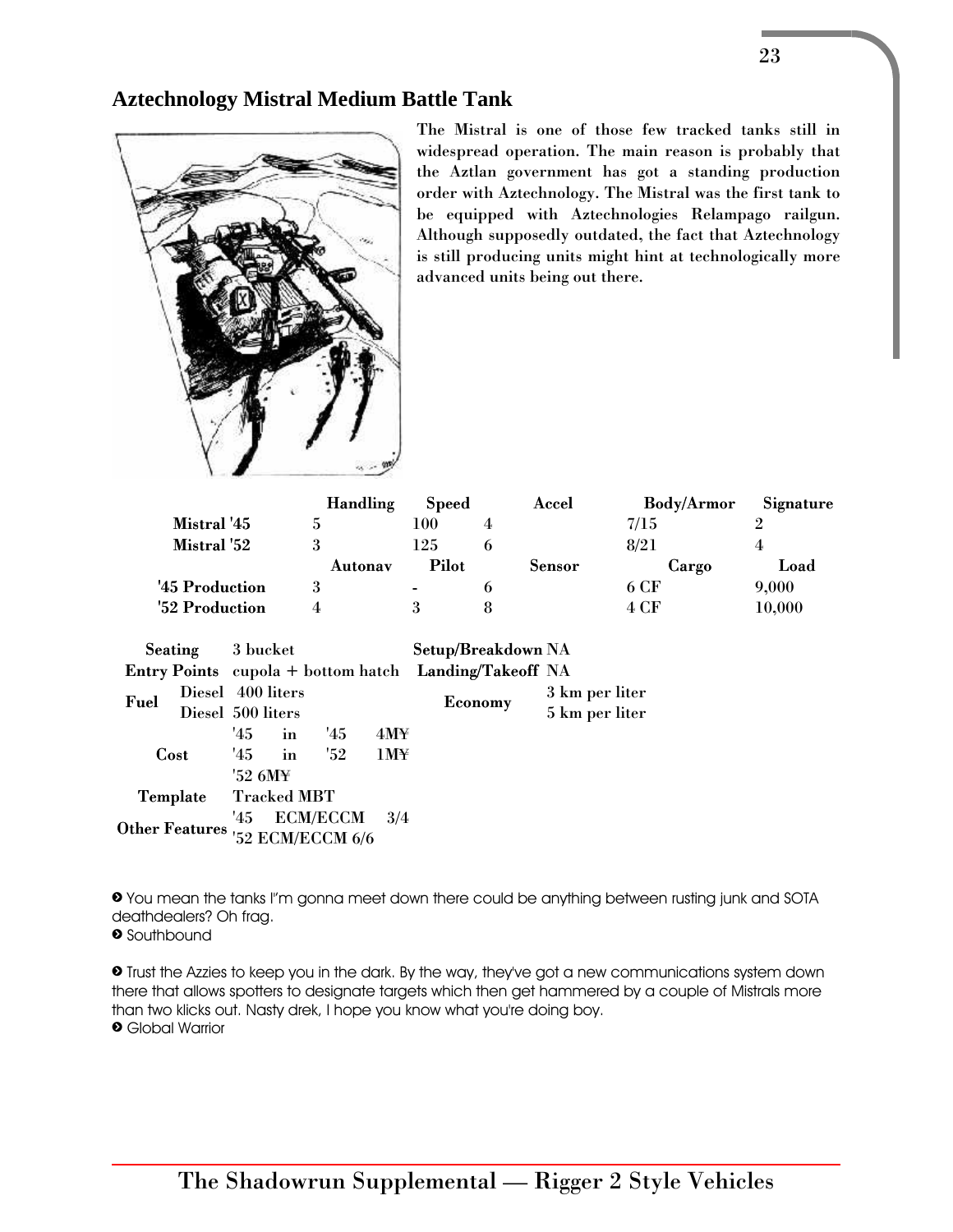» Folks, we have more. Got these at the last minute, so I don't have them all sorted in with the others, but hey, all in the name of timeliness.. here you are! » NuDawn

# Renault-Fiat Multipla

|          |                     |                  |                    |          | This car was designed specifically to be the<br>smallest sedan ever. It is, essentially, a<br>subcompact sized car, but with a four door<br>setup and more interior space than one would<br>expect. It would appear the Multipla is a direct<br>descendant from the late 20th century Twingo,<br>just refined by a few decades of experience and<br>converted to run on Multifuel. |     |                   |  |                 |               |
|----------|---------------------|------------------|--------------------|----------|------------------------------------------------------------------------------------------------------------------------------------------------------------------------------------------------------------------------------------------------------------------------------------------------------------------------------------------------------------------------------------|-----|-------------------|--|-----------------|---------------|
|          | <b>Handling</b>     |                  | <b>Speed</b>       |          | Accel                                                                                                                                                                                                                                                                                                                                                                              |     | <b>Body/Armor</b> |  | Sig             |               |
| 4/8      |                     | 90               |                    | 6        |                                                                                                                                                                                                                                                                                                                                                                                    | 3/0 |                   |  | $\overline{4}$  |               |
|          | <b>Autonav</b>      |                  | <b>Pilot</b>       |          | <b>Sensor</b>                                                                                                                                                                                                                                                                                                                                                                      |     | Cargo             |  | Load            |               |
| $\bf{l}$ |                     | $\boldsymbol{0}$ |                    | $\bf{0}$ |                                                                                                                                                                                                                                                                                                                                                                                    |     | $2+2CF$           |  | 40              |               |
|          | <b>Seating</b>      |                  | $2 + 2$ bucket     |          |                                                                                                                                                                                                                                                                                                                                                                                    |     | Setup/Breakdown   |  |                 | <b>NA</b>     |
|          | <b>Entry Points</b> |                  | $\overline{4}$     |          |                                                                                                                                                                                                                                                                                                                                                                                    |     |                   |  | Landing/Takeoff | <b>NA</b>     |
|          | Fuel                |                  | Methane (500 bars) |          |                                                                                                                                                                                                                                                                                                                                                                                    |     |                   |  | Economy         | $1.25$ km/bar |
|          | Cost                |                  | 10,000¥            |          |                                                                                                                                                                                                                                                                                                                                                                                    |     |                   |  |                 |               |
|          | Template            |                  |                    |          | <b>Subcompact-sized Sedan</b>                                                                                                                                                                                                                                                                                                                                                      |     |                   |  |                 |               |
|          |                     |                  |                    |          |                                                                                                                                                                                                                                                                                                                                                                                    |     |                   |  |                 |               |

» This is the smallest 4-seater around. I have at one point been badly surprised by the fact that four fully grown men unfolded from one of these among a cloud of hasheesh-smoke. It seemed the interior was rather bigger than the outside. I lost my left ear that night because I underestimated the size of a car. I still can't believe it.

» Brass

#### **Ford-Min Pao Commuter**



This design originally hails from China, where Min Pao Vehicle Manufacture have been building these for over 10 years now. They have always been produced in bulk, but since Ford has taken over Min Pao and and started production in America, more than 800,000 are built worldwide every year. Ford's advanced production facilities have now increased the quality of this vehicle to a point where it has entered competition with other commuter cars in North America.

| <b>Body/Armor</b> | Sig  |
|-------------------|------|
| 2/0               | 5    |
| Cargo             | Load |
| 1 CF              | 40   |

24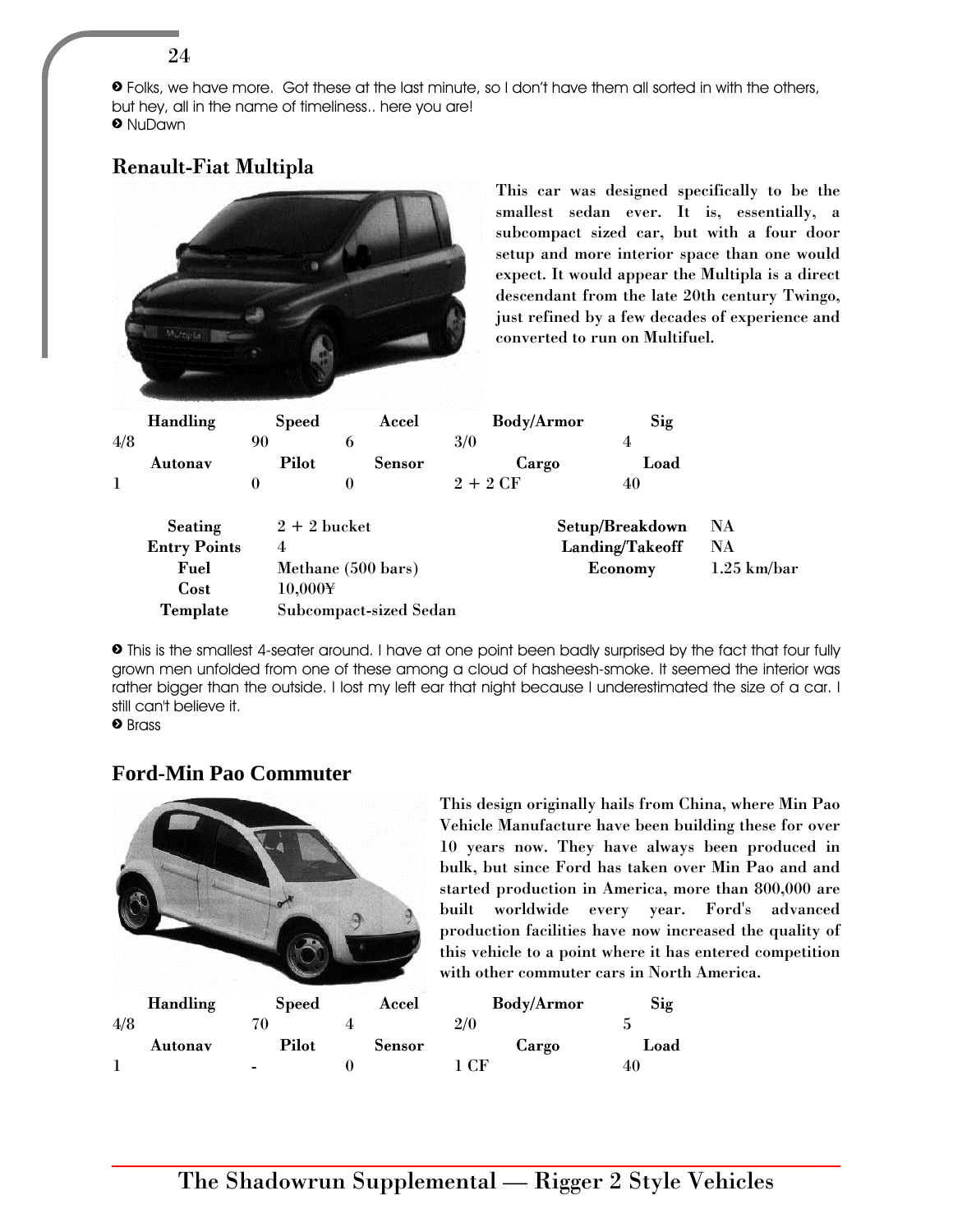| Seating             | Twin bucket seats                                 | Setup/Breakdown NA |           |
|---------------------|---------------------------------------------------|--------------------|-----------|
| <b>Entry Points</b> | $2 +$ trunk                                       | Landing/Takeoff NA |           |
| Fuel                | Electric (150 PF)                                 | Economy            | $2$ PF/km |
| Cost                | $7.000\text{Y}$                                   |                    |           |
|                     | <b>Template</b> Small Commuter                    |                    |           |
|                     | Other Features Quality Factor: Streamlined Layout |                    |           |

25

» The main, and indeed the only, advantages of this car are its low price and minimal maintenance costs. If you're looking for cheap transport, this is it. » Brass

» If you're looking for performance, this it ain't. » Radar

#### **EMC Slipstream**

Currently no Picture on File

EMC's new entry to the sporting circuit has fallen short of the expectations fans and experts alike had put into this car. The performance, though undeniably good, has still failed to provide a challenge to the entrenched forces of the Saab team. Their new Slipstream design shows a definite improvement over the Dorado, although the name is all too reminiscent of Eurocar's Westwind in my opinion. In any case, the Slipstream is a well engineered car and will most likely live up to most customer's expectations, although of course it does not have the kind of status a Westwind or Dynamit would provide.

|     | <b>Handling</b>       | <b>Speed</b>   | Accel                |      | <b>Body/Armor</b> | Sig             |                   |
|-----|-----------------------|----------------|----------------------|------|-------------------|-----------------|-------------------|
| 3/8 |                       | 225            | 10                   | 3/0  |                   |                 |                   |
|     | Autonav               | Pilot          | <b>Sensor</b>        |      | Cargo             | Load            |                   |
| 3   |                       | $\blacksquare$ |                      | 4 CF |                   | 40              |                   |
|     | <b>Seating</b>        |                | Twin bucket seats    |      |                   | Setup/Breakdown | NA.               |
|     | <b>Entry Points</b>   |                | $2 +$ trunk          |      |                   | Landing/Takeoff | <b>NA</b>         |
|     | Fuel                  |                | Gasoline (60 liters) |      |                   | Economy         | $10 \text{ km}/l$ |
|     | Cost                  |                | 95,000¥              |      |                   |                 |                   |
|     | Template              |                | Sportscar            |      |                   |                 |                   |
|     | <b>Other Features</b> |                | <b>APPS</b>          |      |                   |                 |                   |

» Oh great, another European sportscar design. Well, whopee, paint me green and let the daisy-eaters hug me...

» Real

» It's not a bad car by any stretch of the imagination, although the design is admittedly somewhat retro. I would like to see an American car in the high-end sportscar market, but at the moment there just is no competition to the European designs.

» C4 on Wheels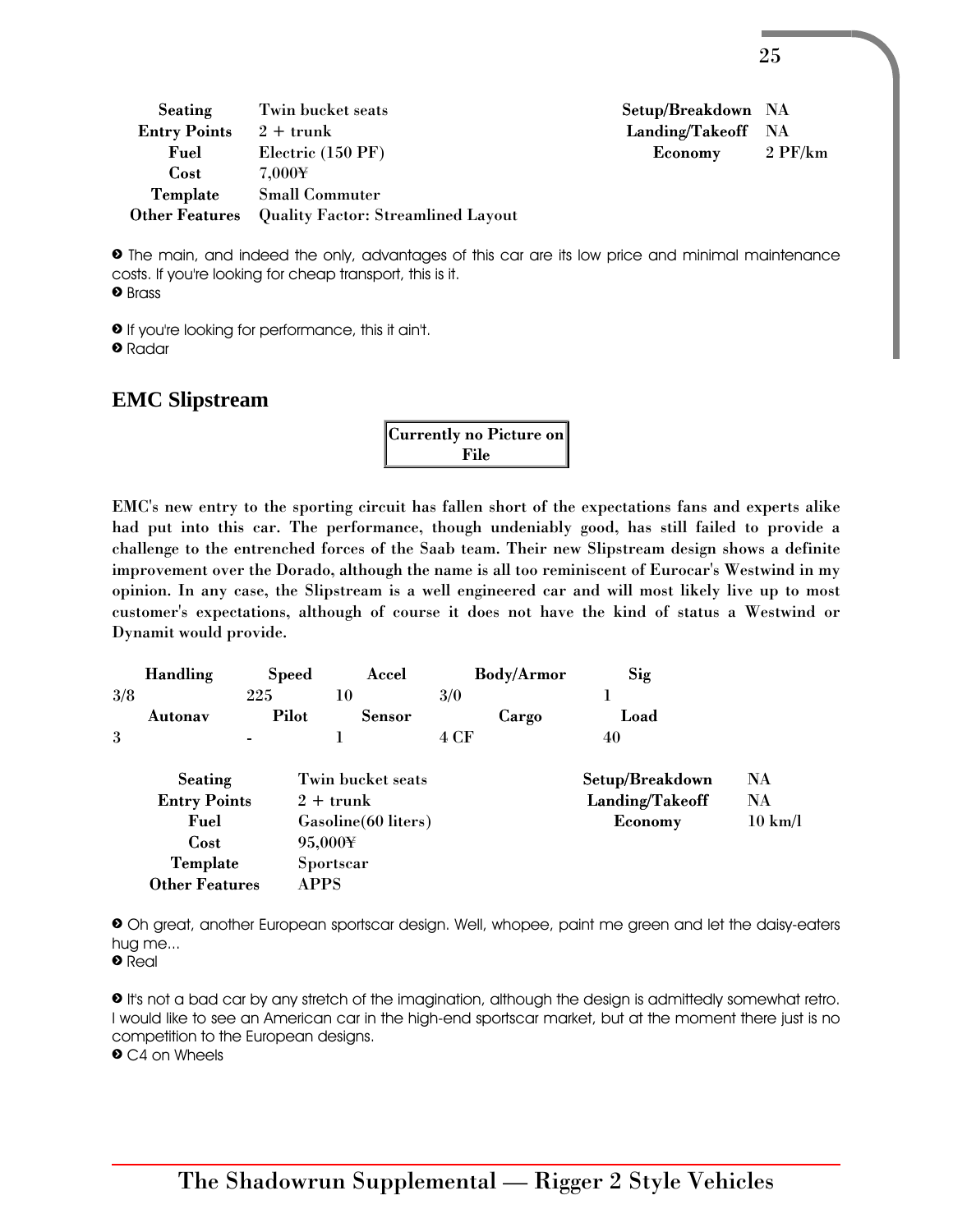

26



The Spider is another design by the Chinese Min Pao corporation, now a subsidiary of Ford. The car had originally been designed as a top-of-the-range sportscar, but market research then showed that there was no market for it. Min Pao responded by cutting out all the quality aspects the car may have had prior to the change and started selling it as the people's sportscar. The result is a moderately exciting vehicle with a number of strong points but extremely low

production costs. Ford introduced the Spider in America in April '51, and is enjoying rather surprising sales.

|              | <b>Handling</b>                   | <b>Speed</b>                                   | Accel            | <b>Body/Armor</b>  | Sig                     |
|--------------|-----------------------------------|------------------------------------------------|------------------|--------------------|-------------------------|
| 4/8          |                                   | 150                                            | 10               | 3/0                |                         |
|              | Autonav                           | Pilot                                          | <b>Sensor</b>    | Cargo              | Load                    |
| $\mathbf{I}$ |                                   |                                                | $\boldsymbol{0}$ | 1 CF               | 80                      |
|              | <b>Seating</b>                    | Twin bucket seats                              |                  | Setup/Breakdown NA |                         |
|              | <b>Entry Points</b>               | $\overline{2}$                                 |                  | Landing/Takeoff NA |                         |
|              | Fuel                              | Gasoline (40 liters)                           |                  | Economy            | 10 liters per kilometer |
|              | Cost                              | 18,000¥                                        |                  |                    |                         |
|              | Template<br><b>Other Features</b> | <b>Sporty Subcompact</b><br>APPS <sup>TM</sup> |                  |                    |                         |
|              |                                   |                                                |                  |                    |                         |

» Nice car. It's none too expensive, quite nippy and I particularly like the metallic color schemes! Also, it gives me this warm feeling to drive a car from the Homeland. » HoKing

» Hey! Aren't you the meatgrinder who sold my cousin to that Seoulpa ring dealing in child prostitution down in Tacoma? I'll keep an eye out for your Spider. If you ever get into the Redmonds, make your will first.

» Radar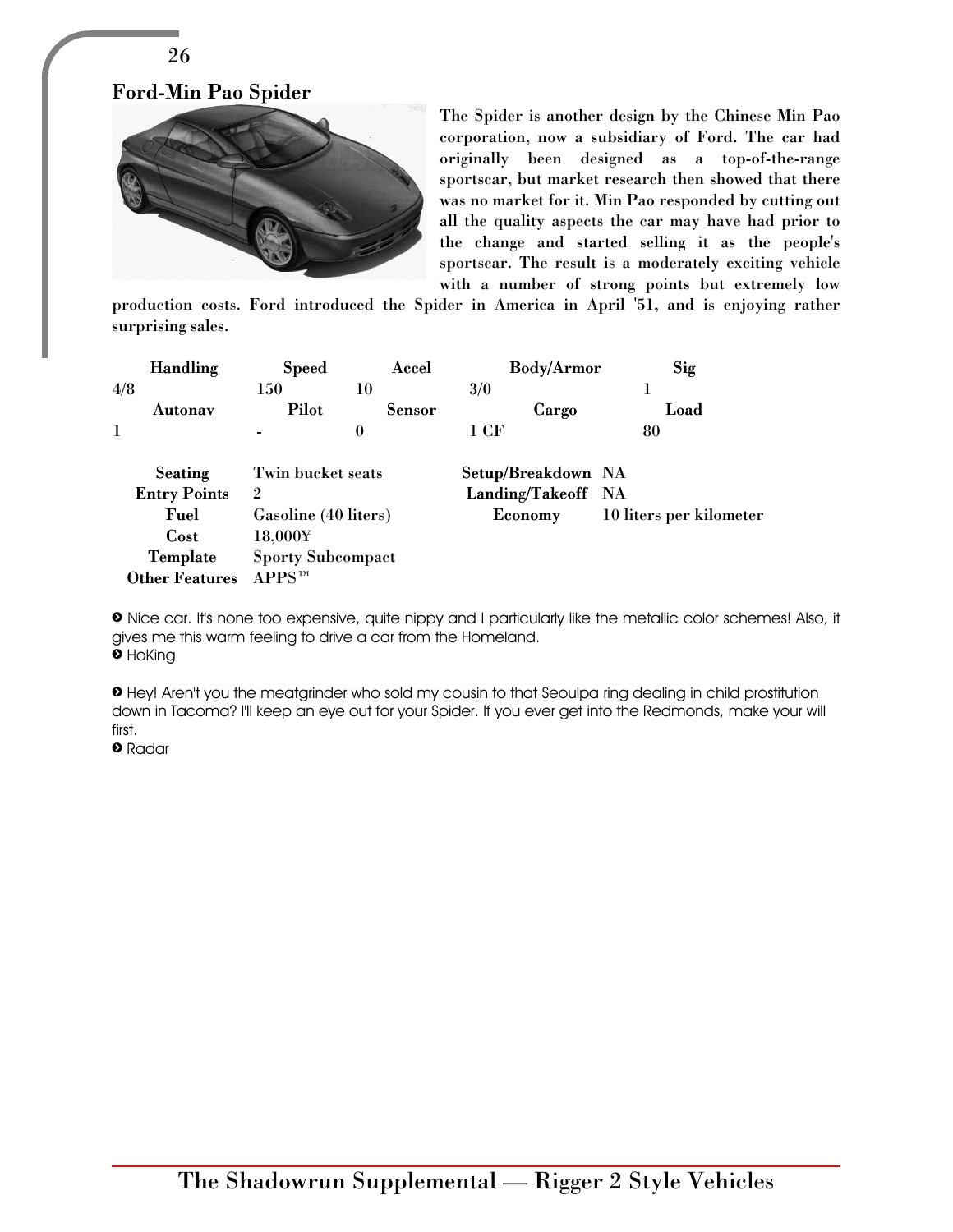# Isdera Warp



This European design enjoys great popularity among the German "Jousting" community. It was specifically built for the German Highway Police to quell the mayhem regularly found on the Autobahn. Unfortunately for the authorities, an unidentified anarchist decker rerouted the first shipment to the stronghold of Roland von Bremen, the leader of the most notorious band of jousters. Now, both the law and the unlawful utilize this vehicle in their late night battles.

| <b>Handling</b>       | <b>Speed</b>                       | Accel          | <b>Body/Armor</b> | Sig                                                                                        |
|-----------------------|------------------------------------|----------------|-------------------|--------------------------------------------------------------------------------------------|
| 4/7                   | 240                                | 18             | 3/6               | $\overline{2}$                                                                             |
| Autonav               | Pilot                              | Sensor         | Cargo             | Load                                                                                       |
| $\mathbf{0}$          | $\mathbf{0}$                       | $\overline{2}$ | 4 CF              | 50                                                                                         |
| Seating               | 1 bucket + bench                   |                | Setup/Breakdown   | NA                                                                                         |
| <b>Entry Points</b> 2 |                                    |                | Landing/Takeoff   | NA                                                                                         |
| Fuel                  | Gasoline (100 liters)              |                | Economy           | 7 kilometers per liter                                                                     |
| Cost                  | 400,000¥                           |                |                   |                                                                                            |
| Template              | <b>Security Modified Sportscar</b> |                |                   |                                                                                            |
|                       |                                    |                |                   | Other Features Roll Bars, Datajack Port, Rigger Controls, APPS™, Runflat Performance Tyres |
|                       |                                    |                |                   | Remote Mini Pop-up Turret located in front trunk (reduces Cargo to 0), Sattelite           |
|                       | Uplink                             |                |                   |                                                                                            |
| <b>Options</b>        |                                    |                |                   |                                                                                            |

Adapted from the original design by: Markus Kohlberger Copyright 1996

» It's a disgrace that the Freiritter actually manage to aquire spare parts for their Warps! Isdera should have implemented stricter controls from the word go. » Scharfrichte

» HA! Isdera is glad about the publicity we regularly provide them with. The media works itself into a frenzy everytime we have one of our matches in an abandoned town somewhere in good old Deutschland, and Isdera gets free airtime. No wonder they've been supplying us with spares for free for the last three years.

» Roland von Bremen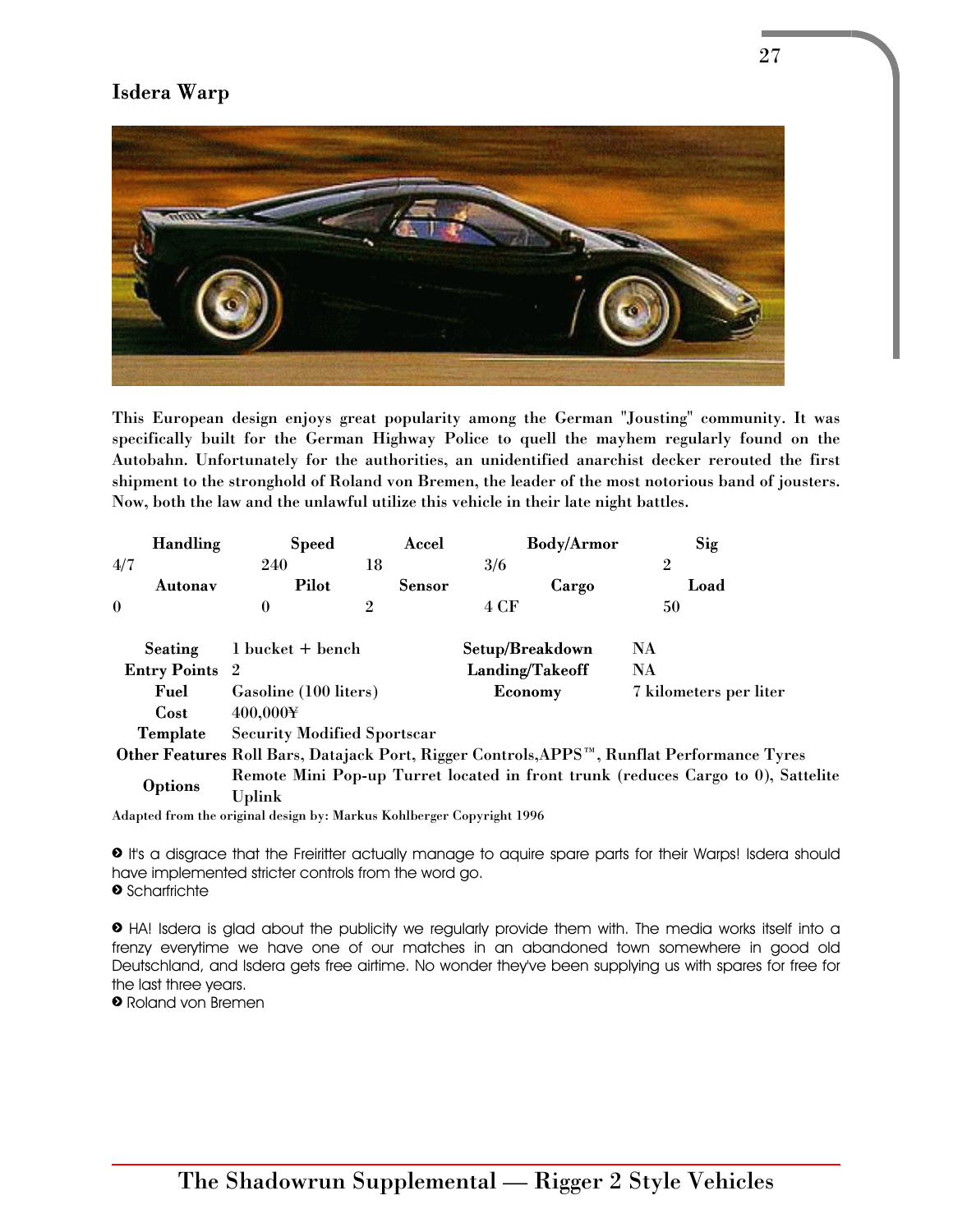

Volkswagen has done it again. Europe's most successful car of the 1950s-70s and 2000s-20s has now been rereleased as the Beetle III. Still very much a low to middle class car, the new version comes with a number of gadgets that finally bring the standard version into the 21st century. The Beetle 2000, outwardly almost identical to its latest descendant, had none of the technical sophistry of the III. GridLink™, Autopilot and Navigation systems now make this car the most affordable

midrange car on the market.

| <b>Handling</b>       | <b>Speed</b>       | Accel                               | <b>Body/Armor</b> | Sig                |                     |
|-----------------------|--------------------|-------------------------------------|-------------------|--------------------|---------------------|
| 3/6                   | 90                 | 5                                   | 3/0               | 6                  |                     |
| Autonav               | Pilot              | <b>Sensor</b>                       | Cargo             | Load               |                     |
| $\overline{2}$        | $\blacksquare$     | $\mathbf{0}$                        | 5 CF              | 50                 |                     |
| Seating               |                    | Twin bucket $+$ single bucket seats |                   | Setup/Breakdown NA |                     |
| <b>Entry Points</b>   | $\overline{2}$     |                                     |                   | Landing/Takeoff NA |                     |
| Fuel                  | $Electric(250$ PF) |                                     |                   | Economy            | $0.3 \text{ km/PF}$ |
| Cost                  | 12,000¥            |                                     |                   |                    |                     |
| Template              | Subcompact         |                                     |                   |                    |                     |
| <b>Other Features</b> | $GridLink^m$       |                                     |                   |                    |                     |

» The "B3" has only been on the market for two years, but Volkswagen have made a tidy profit from it. Despite the apparently low price, production costs are still lower, so the company is raking in the money. BTW, according to latest rumours, VW now belongs to the SK empire, reason enough for me not to buy it. » Bahnmeister

» The allegedly high level of quality of this car only applies to the European production vehicles. The B3 is subcontracted for construction by one of Saeder Krupp's subsidiaries, lending credibility to Bahnmeister's rumours. Also, it lends substantial credibility to the "rumours" of an average of 1 in 3 B3 GridLink™ systems not working properly in the American production B3s. Don't go on long distance travel with this one folks.

» MarketThing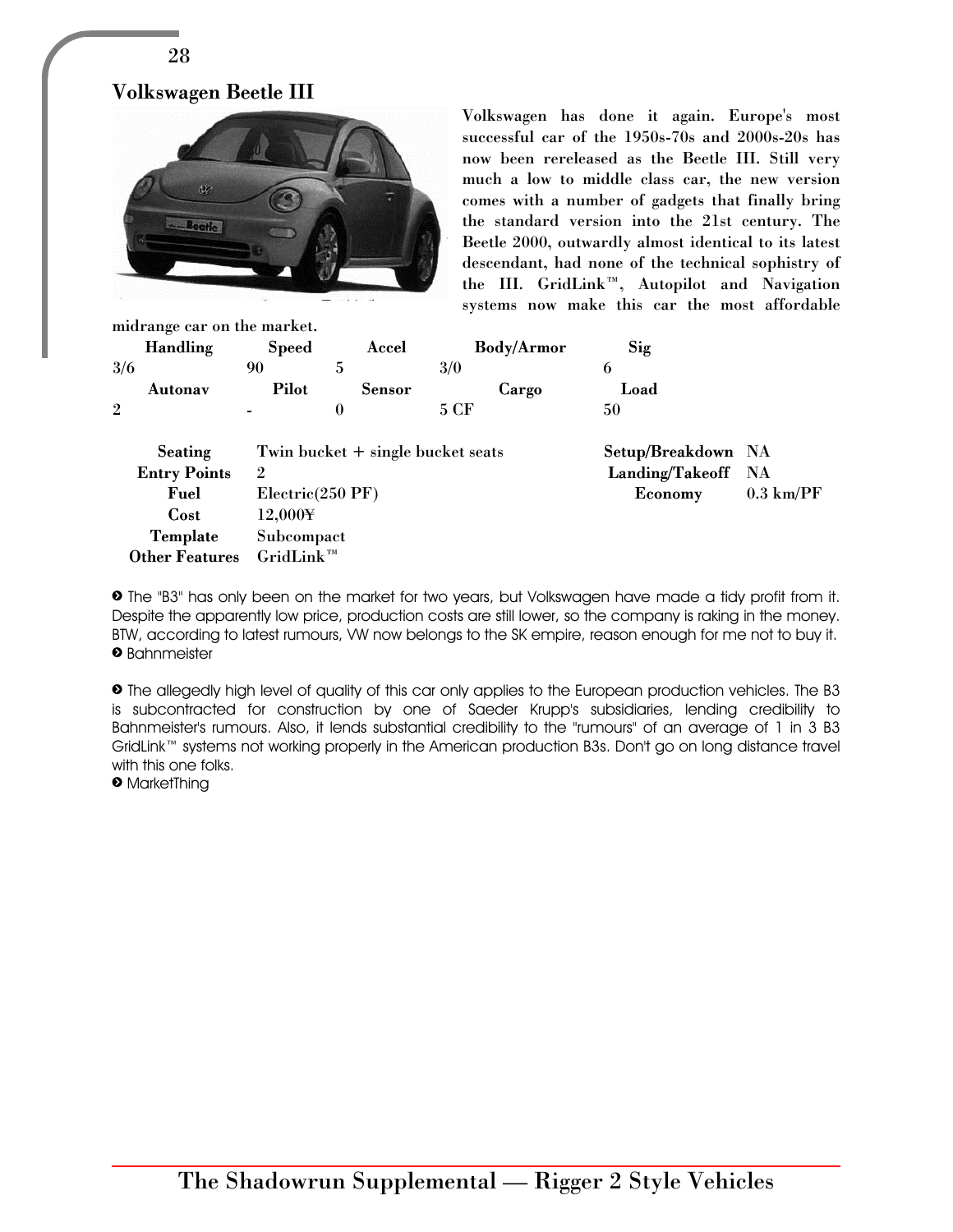# Rover Journeyman



Rover has manufactured an exceptionally fine vehicle with the Journeyman. It incorporates improved suspension technology, advanced autonav functions and Rover's successful TDI engine technology into an appealing design ideal for families, small businesses and long distance travel.

| <b>Handling</b>                  | <b>Speed</b>       | Accel                    | <b>Body/Armor</b>                               | Signature       |
|----------------------------------|--------------------|--------------------------|-------------------------------------------------|-----------------|
| 3/8                              | 125                | 7                        | 3/0                                             | 3               |
| Autonav                          | <b>Pilot</b>       | <b>Sensor</b>            | Cargo                                           | Load            |
| 3                                |                    | 0                        | 8 CF                                            | 600             |
| <b>Seating</b>                   | $2 + 2$ bucket     |                          | Setup/Breakdown NA                              |                 |
|                                  |                    |                          |                                                 |                 |
| Entry Points $2 + 2 +$ hatchback |                    |                          | Landing/Takeoff NA                              |                 |
| Fuel                             | Diesel (80 liters) |                          | Economy                                         | 15 km per liter |
| Cost                             | 50,000¥            |                          |                                                 |                 |
| Template                         | <b>Minivan</b>     |                          |                                                 |                 |
|                                  |                    |                          | Other Features APPS™, TDI Engine, Datajack Port |                 |
| <b>Options</b>                   |                    | <b>Rigger Adaptation</b> |                                                 |                 |

» The Journeyman is Rover's attempt to get away from the publicity debacle of the Transport series they co-produced with Leyland. The Journeyman is a high quality car at a surprisingly low cost. That would indicate to me that they're trying to get back into the public's good books, but then again, maybe it's the engine that comes cheap, they've had the technology for decades after all. » MarketThing

» I find the journeyman to be extremely useful. The back seats are removable, so I can easily transport my Mosquito or my Nightglider in it. Even the vanilla factory version of the fully rigged option comes with smooth metal exterior. It is very easy to put armor on this baby and what with the full metal chassis noone can see what you're carrying either.

» Icarus

» Ha! If I had a Nuyen for every flyboy that called himself Icarus I've ever come up against, I could retire today. Why can't you guys get yourself an original name? » BlueMax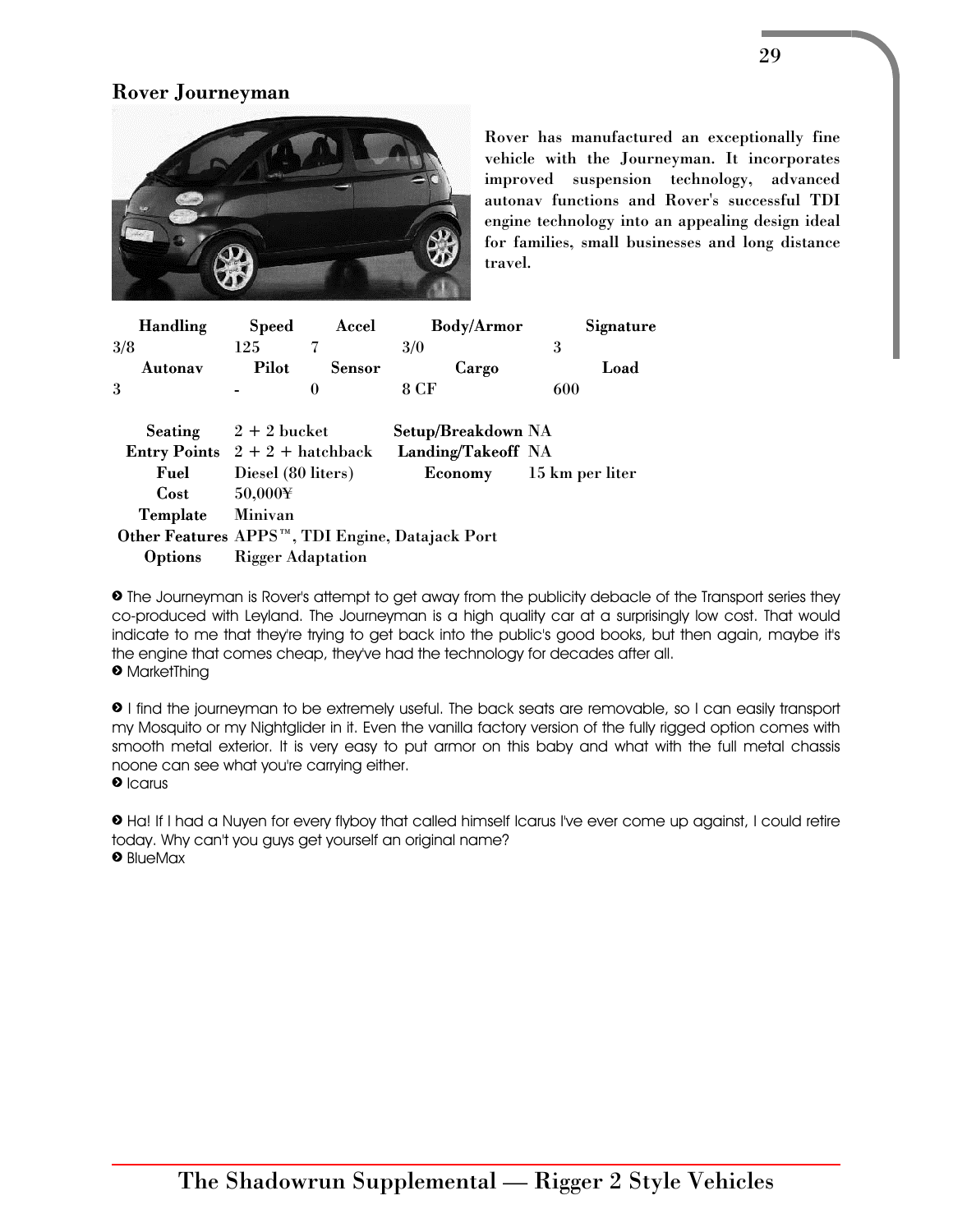30

#### Daimler Benz Swatch C



The Swatch C version is the second rebirth of the early 2000s development by Daimler Benz. It still shares a lot of features even with it's original design, but advances in technology make this spirited little commuter a joy to ride. The new  $A^{3-m}$  Advanced Autonomous Autonav feature, Drive-By-Wire controls, "floating" suspension which allows on-the-spot turns and an improved engine are just some of the features that make this car the biggest feature in the

world of small cars.

|                | <b>Handling</b>       | <b>Speed</b>   | Accel                     | <b>Body/Armor</b>                                                    |    | Sig         |
|----------------|-----------------------|----------------|---------------------------|----------------------------------------------------------------------|----|-------------|
| 2/7            |                       | 100            | 5                         | 3/0                                                                  | 6  |             |
|                | Autonav               | Pilot          | <b>Sensor</b>             | Cargo                                                                |    | Load        |
| $\overline{4}$ |                       |                | 0                         | $1+1$ CF                                                             | 40 |             |
|                | <b>Seating</b>        | 2 bucket       |                           | Setup/Breakdown                                                      |    | NA.         |
|                | <b>Entry Points</b>   | $\overline{2}$ |                           | Landing/Takeoff                                                      |    | <b>NA</b>   |
|                | Fuel                  |                | Electric (160 PF)         | Economy                                                              |    | $0.4$ PF/km |
|                | Cost                  | 80,000¥        |                           |                                                                      |    |             |
|                | Template              |                | <b>Small Commuter</b>     |                                                                      |    |             |
|                | <b>Other Features</b> |                |                           | APPS <sup>™</sup> , Anti-Theft System V, GridLink <sup>™</sup> Power |    |             |
|                | <b>Options</b>        |                | SunCell™ Power, Roof Rack |                                                                      |    |             |

The  $A^{3TM}$  system can navigate autonomously and will make informed decisions when provided with an appropriate map.

» Why on earth would anyone want to buy this? Okay, lot's of doodads, but it's still a miniature car, no bigger than the VW Electro, but 10 times as expensive! Save just a little bit more and you can get a fraggin' Westwind.

» Road Warrior

» Probably because this is the kind of car a mid-level exec would buy for his wife. You know, Lil' Shopper style of thing, small enough to park anywhere, driving safely because she ain't driving... And it shows clearly to your superiors that you value your family without losing sight of where a woman's place is. **•** Ken Kujin

» Watch it, Buster! Or I might just come round to your snug little corp enclave and show you what I think about your macho bulldrek » BluesSister

Audi A9 GTX "Scirocco"

| <b>Currently no Picture on</b> |
|--------------------------------|
| File                           |

This two time winner of the Paris-Dakar Groundvehicle Rally is probably the best known product of the otherwise rather conservative design crew at Audi. The "Scirocco" off-road version of the A9 GTX is undoubtedly an unusual design. Looking more like a sportscar than an off-roader, the production version combines excellent offroad capabilities with style and solid workmanship. 4WD, automatically adjusting suspension settings and a powerhouse of an engine mean that this beauty takes some cash to keep, but *will* perform brilliantly both on and off the road.

The Shadowrun Supplemental — Rigger 2 Style Vehicles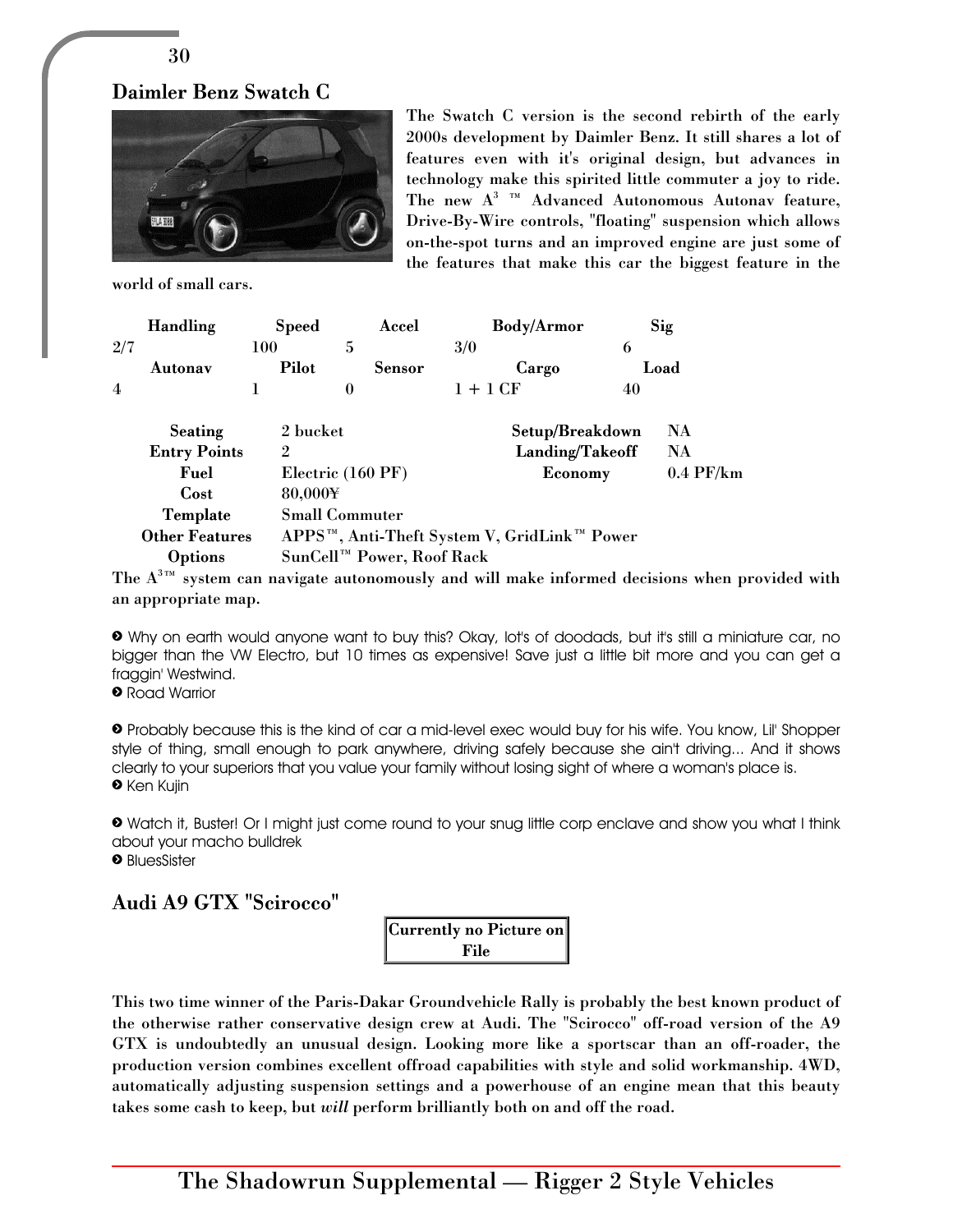| <b>Handling</b>                              | <b>Speed</b>                | Accel            | <b>Body/Armor</b> | Sig                                                                      |
|----------------------------------------------|-----------------------------|------------------|-------------------|--------------------------------------------------------------------------|
| 3/3                                          | $140*$                      | 15               | 3/3               | $\overline{2}$                                                           |
| Autonav                                      | Pilot                       | <b>Sensor</b>    | Cargo             | Load                                                                     |
| 3                                            | $\overline{2}$              | $\boldsymbol{0}$ | 3 CF              | 300                                                                      |
| Seating                                      | 2 bucket                    |                  | Setup/Breakdown   | NA                                                                       |
| <b>Entry Points</b> 2                        |                             |                  | Landing/Takeoff   | NA                                                                       |
| Fuel                                         | Gasoline (150 liters)       |                  | <b>Economy</b>    | 8 kilometers per liter                                                   |
| Cost                                         | 45,000¥                     |                  |                   |                                                                          |
| Template                                     | <b>Rally Car</b>            |                  |                   |                                                                          |
| Other Features Roll Bars, Datajack Port, GPS |                             |                  |                   |                                                                          |
| <b>Options</b>                               | Spotlight, Sattelite Uplink |                  |                   | Rigger Control, Amphibious Operation Packages I-III, Secondary Controls, |

\*Speed does not decrease in off-road mode.

» Don't trust those economy figures. They were probably tested on road conditions at normal speeds. This baby has got some serious horsepower under it's bonnet, and if you kick it, especially off-road, it will guzzle. I've got a Scirocco stored for runs down in the Balkan area, where the war has left the infrastructure in ruins, and I'd say consumption under circumstances that people like us will be likely to find themselves in is closer to 4 km/l.

» Jagdpanther

» Of course, this is not really a car for runners, but I requested it be put up here anyway, since it's performance in the last three Paris-Dakar Rallies have proven it to be the best off-road vehicle currently available. Also, it is the only reasonably priced civilian vehicle I now that comes with armor as standard. » Gordon Bryce

#### **Volkswagen Mayfly**



Following the overseas success of the Beetle III, Volkswagen decided to through a commuter version of its most successful product ever onto the market, the Mayfly. Of course, VW could not have timed its release of the Mayfly worse. The advertising campaign was in full swing already when news of the true nature of the Chicago Containment Zone hit the screamsheets. A car with an insect name was bound to go down in flames. And it did. Sales figures never even remotely reached the kind of figures any of VWs other products achieved. Rumours claim the highest Saeder

31

Krupp office is now considering renaming the Mayfly for the American market, but it is to be feared it will be too little, too late.

| <b>Handling</b>       | <b>Speed</b>        | Accel         | <b>Body/Armor</b>  | Sig                   |
|-----------------------|---------------------|---------------|--------------------|-----------------------|
| 3/6                   | 75                  | 3             | 3/0                | 6                     |
| Autonav               | Pilot               | <b>Sensor</b> | Cargo              | Load                  |
| 1                     | $\mathbf{0}$        | $\bf{0}$      | 3 CF               | 30                    |
| <b>Seating</b>        | 2 bucket            |               | Setup/Breakdown NA |                       |
| <b>Entry Points</b>   | $\overline{2}$      |               | Landing/Takeoff    | - NA                  |
| Fuel                  | Electric (150 PF)   |               | Economy            | 0.5 kilometers per PF |
| Cost                  | $6,000$ ¥           |               |                    |                       |
| Template              | Commuter            |               |                    |                       |
| <b>Other Features</b> | $GridLink^{\tau_M}$ |               |                    |                       |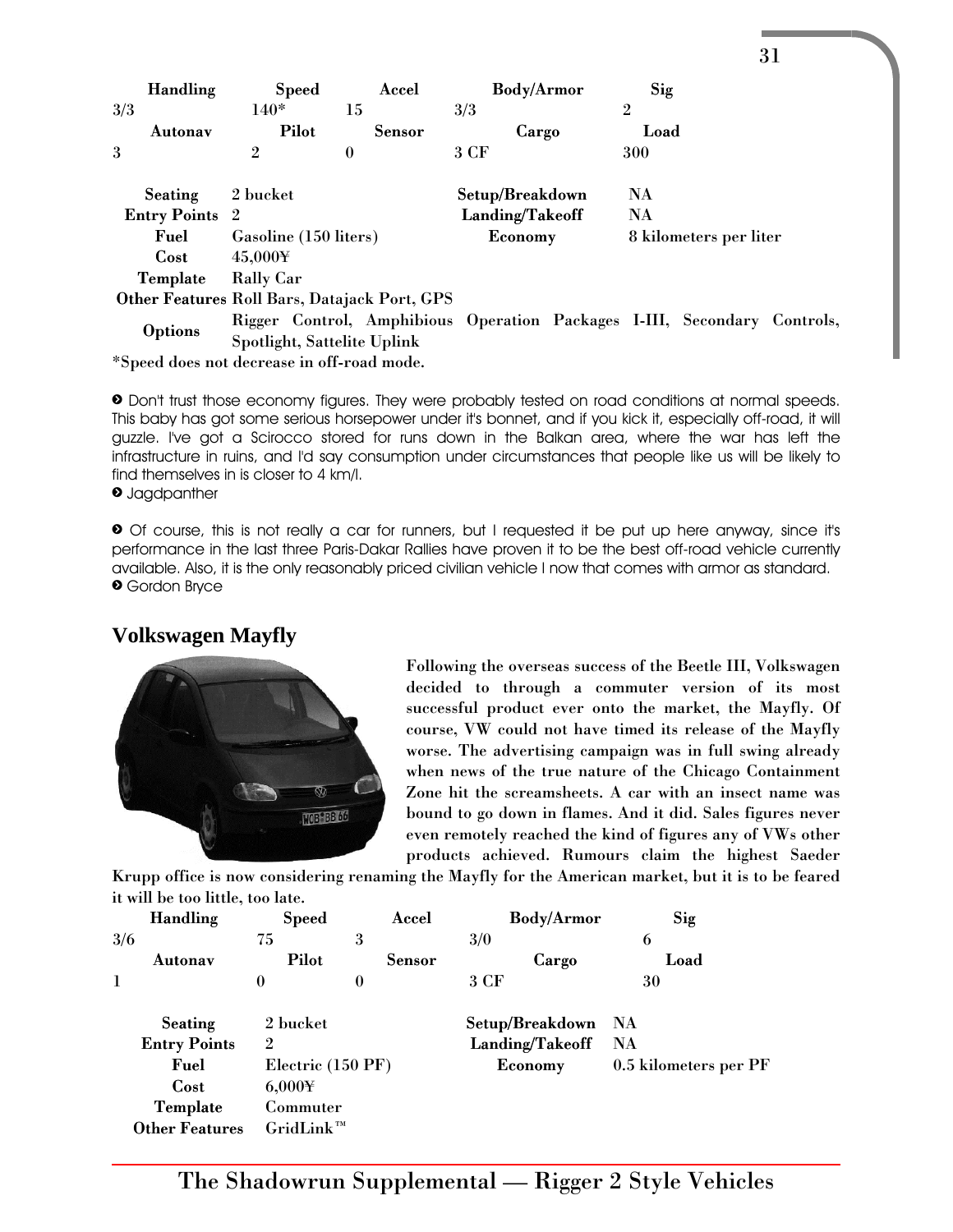» A shame really. This is a nice little car. My wife's got one, and it's realiable to the point of indestructability. Here in Germany renaming is not really an issue. For one we haven't been hit as bad as North America -At this point I'd like to express my heartfelt sympathy from all of us to all who are affected by the Chicago outbreak- and for the other "Beetle" is "Käfer" in German and "Mayfly" is "Marienkäfer". The names are intended to be nearly the same, which of course didn't work in English. » Mario@kaos.klub.de(

## Moonlight Aerospace Gossamer Recon-Drone

| <b>Currently no Picture on</b> |
|--------------------------------|
| File                           |

The Gossamer is probably the most unusual drone design I have ever seen. It is an LTA design not dissimilar to the Condor series, but relying on sails for propulsion. This can make it an incredibly useful recon tool, but it also requires extreme caution in its use. The robotic dogbrain is able to make on the spot decisions about in flight maneuvers to reach its target destination, meaning it can infiltrate under total EMCON.

| <b>Handling</b>                 | <b>Speed</b>             | Accel         | <b>Body/Armor</b>                                            | Sig       |
|---------------------------------|--------------------------|---------------|--------------------------------------------------------------|-----------|
| $\overline{5}$                  | ÷                        | $\star$       | 1/0                                                          | 16        |
| Autonav                         | Pilot                    | <b>Sensor</b> | Cargo                                                        | Load      |
|                                 | 3                        | 3             | 2 CF                                                         | 5         |
| <b>Seating</b>                  | None                     |               | Setup/Breakdown                                              | 4 minutes |
| <b>Entry Points</b>             | NA.                      |               | Landing/Takeoff                                              | VTOL      |
| Fuel                            | None                     |               | Economy                                                      | NA.       |
| Cost                            | 120,000¥                 |               |                                                              |           |
| Template                        | <b>Specialised Drone</b> |               |                                                              |           |
| <b>Other Features</b>           |                          |               | Remote control interface, Rigger adaptation, Electronics bay |           |
| <b>Options</b><br>$\sim$ $\sim$ | .                        |               | Monofilament reels, Multicore fibre controls                 |           |

\*Speed and acceleration depend on windspeed.

» This is an amazing piece of hardware. What Moonlight doesn't advertise is the fact that you can have one of Aztechnology's new Rigger system signal decoders installed in the electronics bay. You know, the one the Azzies put into their Hedgehog drones. The only reason I can think of why they're not advertising it is simply that they've pirated the design.

» Thundergun

» And now everyone knows. Well done blockhead. Have you wondered yet what the Monofilament reels are for? I'll tell ya... There's two ways of using these. One is to put weights on the monofilament strands and drag them through security guards when there's a decent windspeed. Only slightly less effective than attacking them with a monofilament whip. The other way is to attach anchors to it, so you can keep it in one place for an extended period of time. » Rooting Tusk

» Close, but no cigar. Both methods are viable, but the original reason for us to include the reels was the new line of Kanmushi and Arachnoid crawlers. They're great to infiltrate without being noticed, but they can only get in about 100, 150 meters tops. What if you can't get that close? You drop them in from above. But they don't like to be dropped, so you lower them to a safe height from a flying drone that noone can see. We've achieved that with the Gossamer by building it from deliberately chosen materials. The ballon part is built from monofibre weave, making it almost invisible, while the body is mainly built from angled carboncomposites and plastoceramics. You can even get a Ruthenium coat